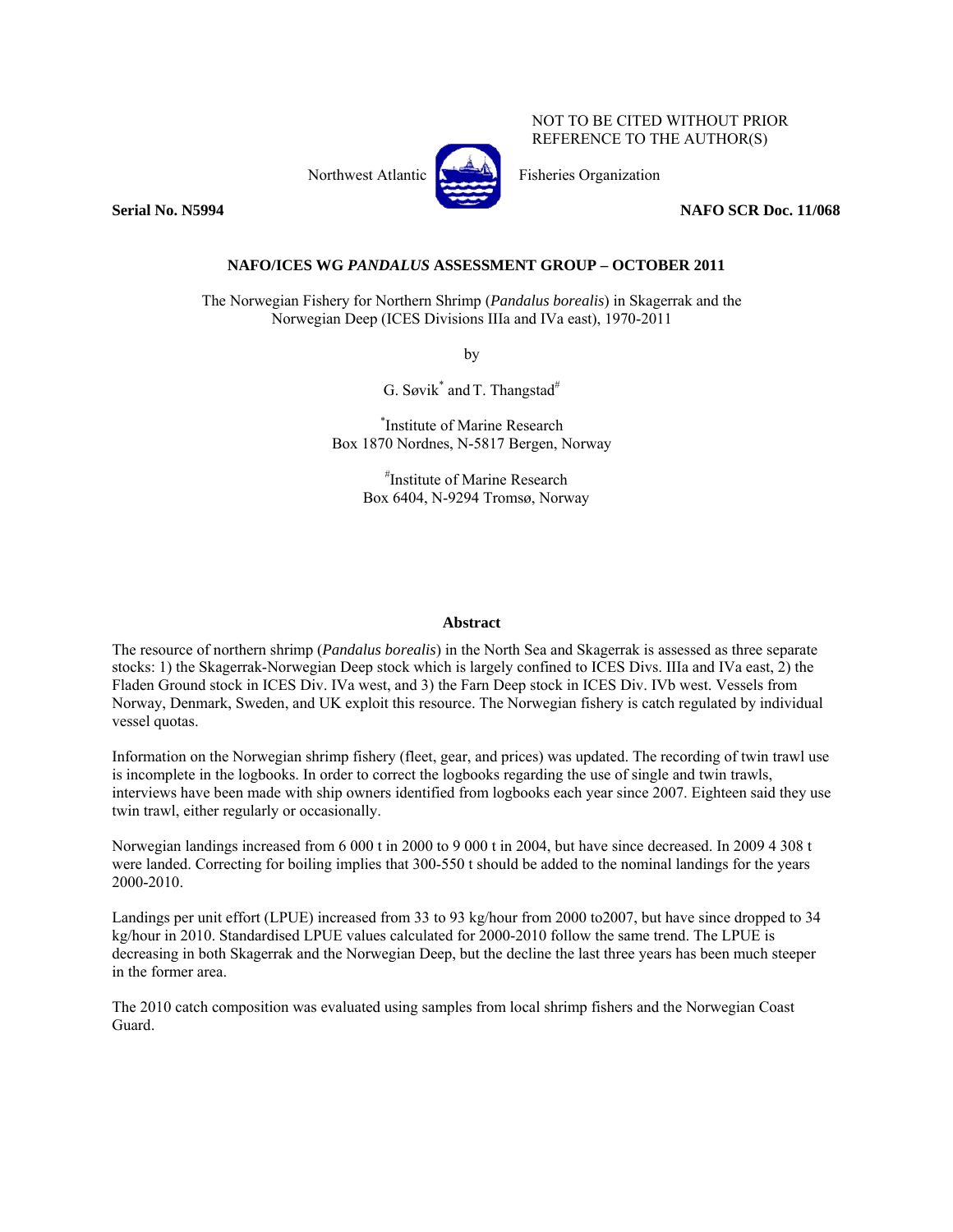#### **Introduction**

The resource of Northern shrimp (*Pandalus borealis*) (hereafter synonymous with shrimp) in Skagerrak and the North Sea is assessed as three separate stocks (Munch-Petersen *et al.* 2011a): 1) the Skagerrak-Norwegian Deep stock, which is largely confined to ICES Divs. IIIa and IVa east, 2) the Fladen Ground stock in ICES Div. IVa west, and 3) the Farn Deep stock in ICES Div. IVb west (Fig. 1). Vessels from Norway, Denmark, Sweden, and UK exploit this resource. The Norwegian vessels fish the Skagerrak-Norwegian Deep stock, with minor catches from Fladen Ground in former years (Munch-Petersen *et al.* 2011a).

Since 1992 Norway and EU have negotiated quotas on shrimp in the North Sea and Skagerrak. Norway has the largest quota (60% in 2010 and 2011) of the three Scandinavian countries. In 1998 a general quota regulation system was initiated in the Norwegian shrimp fishery in this area, resulting in admittance regulation for vessels ≥11 m. Vessels <11 m have free admission to the shrimp fishery, but are subject to the same quota regulations as larger ones. In order to supply the market throughout the whole year the total Norwegian quota is evenly allocated to three four-month periods with respectively 40%, 30% and 30% of the quota. The Norwegian Directorate of Fisheries (FiskDir) can stop the shrimp fishery when the period or total quotas are estimated to be taken. The vessels have a maximum quota of 40 t (tons) in the first period and 30 t in both of the other two periods, as well as a trip-quota of 6 t for each trip to sea.

The Norwegian fishery is conducted by multi-purpose fishing vessels mainly trawling south of 60º N. In 2010, a total of 227 vessels participated in the shrimp fishery south of 62º N (Table 1, Fig. 2), which is a reduction from 2009 when 240 vessels participated. The total number of vessels in the fishery has decreased since 2006. In 2010, as in preceding years, the length group 10-10.99 m dominated in numbers, with the length group 11-14.99 m as the second largest. The fleet has changed considerably since the mid-1990s (Fig. 2). The number of trawlers <10 m has decreased, as has the number of vessels 11-20.99 m, while there has been an increase in vessels 10-10.99 m. Small vessels dominate in the eastern Skagerrak, while the fleet in the west is more varied with a predominance of larger vessels. These changes can partly be explained by different condemnation arrangements in 1998-2005 to reduce the capacity of the fleet. However, in several instances fishers have condemned vessels  $\geq 11$  m followed by a reinvestment in new vessels just <11 m, often with larger capacity. Few new large vessels can be explained by the required fishery permits for vessels ≥11 m. However, vessels with permits can be substituted by larger ones, increasing the capacity of the fleet.

In 2010 about 90% of the shrimp landings were landed by vessels 10-27.99 m (Table 1). The yearly mean landings per vessel increased with length, but there are large variations. Most catches are landed in ports along the Norwegian coast, while some are landed in Sweden and Denmark. Subsequent processing takes place at two factories on the Skagerrak coast and one on the North Sea coast.

Norwegian logbooks from the shrimp fishery in Skagerrak and the Norwegian Deep are incomplete. In 2010 catches recorded in logbooks only made up 7.3 and 8.6 % of the corrected landings (see Materials and Methods) from respectively Divs. IIIa and IVa east. This is a poorer coverage compared with 2009 when catches made up 13.3 and 15.7 % of the (corrected) landings in IIIa and IVa east. In 2005-2008, catches made up 25- 35 % of the landings in IVa east, and 13-25 % of the landings in IIIa. The poor coverage is partly due to vessels <11 m not being required to fill out logbooks. However, logbooks for vessels ≥11 m are not complete either. For 2010 we have logbook data from only 14 vessels, while the landings statistics contain information from 114 vessels ≥11 m. We do not know why fewer and fewer vessels have been sending in logbooks. However, the data situation improved greatly in 2011, with the introduction of electronic logbooks. All vessels larger than 15 m are required to fill in the new logbooks. These data have not been analysed for this year's working group meeting.

Twin shrimp trawls are common on larger vessels and, according to fisheries organizations, have been used the last nine years. At present twin trawls are used by 40-50 vessels. The use of twin trawl is, however, not visible in the logbooks, where only 1-2 vessels in 2002-2003, three in 2004-2006, seven in 2007, nine in 2008, six in 2009, and four vessels in 2010 have recorded the use of twin trawl on a regular basis. Other vessels have sporadic records of twin trawls (1-8 per year). This situation is due to the logbooks containing data from few vessels, as well as incorrect recordings. Incorrect recordings are probably due to the wording of the logbooks, where fishers are asked to note the gear type used as [... shrimp trawl, twin trawl, triple trawl ...]. It seems likely that many fishers will note "shrimp trawl" for any type of shrimp trawl used, be it single or twin. Errors may also be produced since the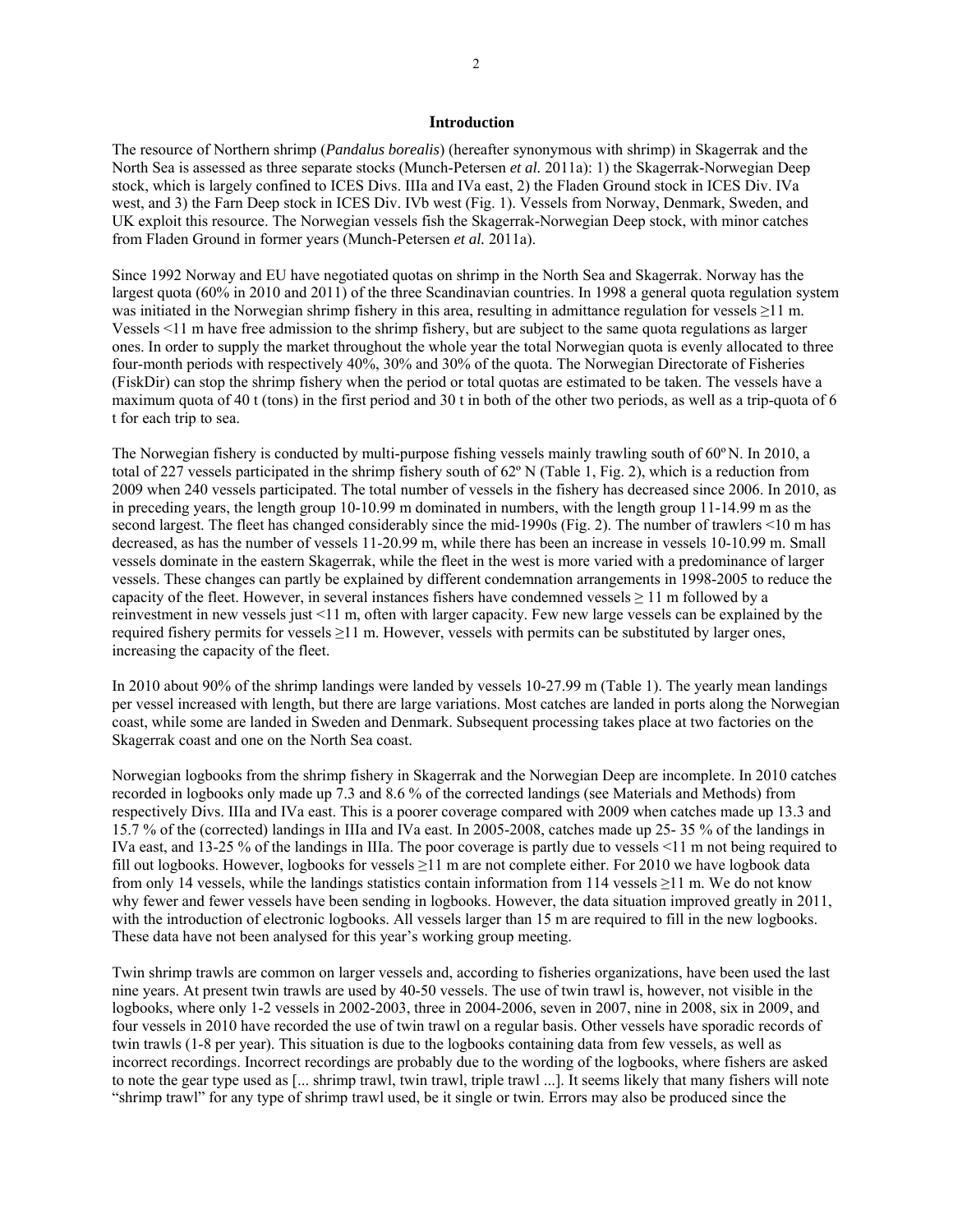logbook data provided by FiskDir are given per day, not per haul. Thus, catches from all hauls within one day are summed, and gear will be the gear most frequently used that day. Triple shrimp trawls are allowed in Skagerrak. According to the (non-representative) logbooks this gear type is hardly used.

In the Norwegian fishery for shrimp the minimum mesh size is 35 mm. The following restrictions apply: no trawling in waters shallower than 60 m, no fishing on Sundays and holy days, and, in the inner part of Skagerrak, no trawling within the 4 nm border between 20:00 and 05:00. In the North Sea bycatch of market fish is allowed, but the catch may nevertheless not contain more than 10% (by weight) cod and haddock combined. Furthermore, bycatch of >10% angler fish or >2.5% cod are not allowed. In Skagerrak there is a limitation that up to 50% of the catch by weight may consist of other market species. It is allowed to have up to 10% undersized shrimp (<6 cm total length = 15 mm carapace length (CL)) in the catch. Per 10 kg of shrimp it is not allowed to have more than eight undersized specimens of cod, twenty of haddock and three of redfish. Discarding of shrimp is prohibited in Norwegian waters. Inclined grids for sorting out bycatch are not compulsory south of  $62^\circ$  N, but according to a local fisherman most fishers use these grids. The grids are used in combination with a collection bag with mesh size of 120 mm or more in order to separate the shrimp catch and the valuable bycatch. All vessels with a shrimp permit may also trawl for *Nephrops*. Some larger vessels fish mackerel and herring in addition to shrimp and half of these also conduct industrial fishery (sandeel, blue whiting, Norway pout).

Two categories of shrimp dominate the market: in 2010, 69 % of the total landings were delivered as boiled, fresh large shrimp (140-150 individuals per kg) for the Norwegian and Swedish market, and 31 % of the total as raw (smaller) shrimp for factory processing ashore (mostly 180-250 individuals per kg). The corresponding numbers for 2005 through 2009 were respectively 41, 45, 60, 47 and 55 % boiled and 59, 55, 40, 53 and 45 % raw. The high percentage of boiled landings reflects the stock situation with small younger year classes. In 2006-2008 the fishermen obtained approx. 60 NOK/kg for boiled shrimp, and approx. 10-11 NOK/kg for raw shrimp. The price for boiled shrimp had increased compared with 2005 (52 NOK/kg). Due to low shrimp landings the last two years, the kilo prize for boiled shrimp increased to a mean of 63 NOK in 2009, and further to 72 NOK in 2010. Raw shrimp still costs approx. 10-11 NOK/kg.

The present paper updates available information derived from landings statistics, logbooks and catch sampling from the Norwegian trawl fishery for shrimp in Skagerrak and the Norwegian Deep (Divs. IIIa and IVa east).

## **Materials and Methods**

Landings statistics and logbook data were provided by FiskDir. For 2011 landings were given for August inclusive. The logbook data from 2011 were not analysed due to time constraints (new format).

Landings were earlier given only per Norwegian statistical areas, where area 9 corresponds to ICES Div. IIIa, areas 8 and 28 correspond to Div. IVa east, area 42 to Div. IVa west, and area 41 to Div. IVb. From 2009 FiskDir provides landings per statistical location (equivalent to standard "ICES squares": 0.5º lat. by 1º long). These data are not precise and should be used with caution. In data prior to 2009, landings from the Fladen Ground can be identified (area 42), while landings from area 41 are more ambiguous. Landings from the northern part belong to the Norwegian Deep/Skagerrak stock, while landings from the southern part do not and are most likely bycatch. In this document, landings from Div. IVb are therefore not included in numbers for Divs. IIIa or IVa east, only in figures for Subarea IV. LPUE and effort are calculated only for Divs. IIIa and IVa east.

Landings consist of a fraction of larger shrimp that are boiled on board and a remaining portion of smaller shrimp landed fresh (see above). Official landings give landed weight as a mixture of raw and boiled shrimp, but upon request FiskDir has provided us with landing statistics for the years 2000-2010, where these can be separated. To obtain fresh weight, the fraction of the landings consisting of boiled shrimp, must be corrected using a conversion factor of 1.13.

Fleet composition was derived from the landings statistics. Logbook data were analysed to show the spatial and temporal distribution of the fishery. Landings per statistical location (2009-2010) similarly illustrate the spatial distribution of the fishery. Due to the incomplete logbooks, total fishing effort was estimated by dividing nominal landings (corrected for boiling) by LPUE (landings per unit effort) calculated from the logbooks. We decided to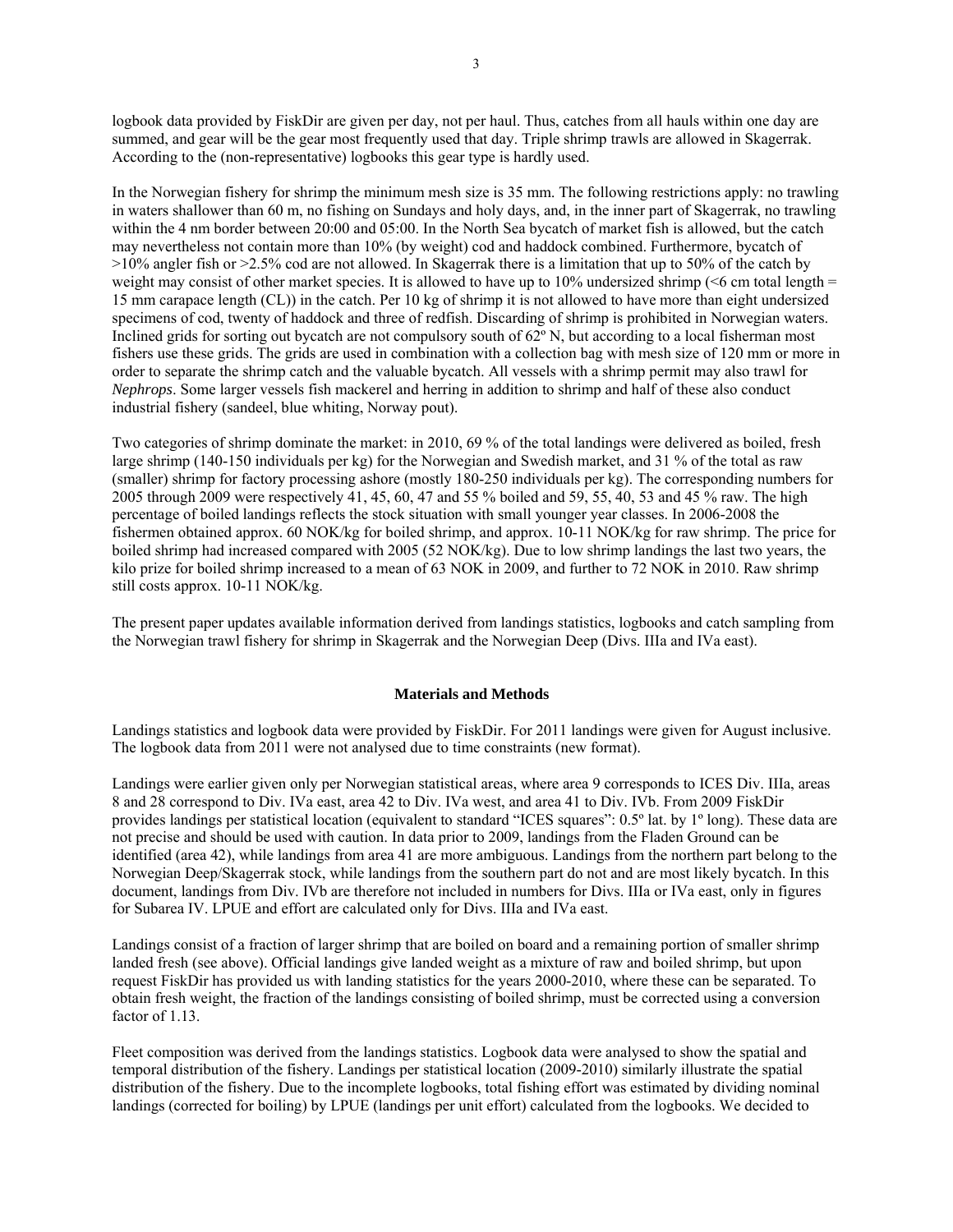use the combined LPUE from both single and twin trawl to estimate total effort as the nominal landings, which are divided by LPUE to estimate effort, derived from the use of both types of trawl. LPUE-indices were corrected (see below).

In order to include gear use in the calculation of standardised LPUE-indices, logbook data were corrected regarding the incorrect recording of single and twin trawl. Every year since 2007 interviews have been made with ship owners identified from the logbooks for the years 2004-2010, and the international ship base www.shipinfo.com. The following questions were asked:

- 1) Do you use twin trawl?
- 2) If yes, when did you start using twin trawl?
- 3) If yes, how often do you use twin trawl when fishing for shrimp?

Using the results from these interviews, the logbook data for 2000-2010 were corrected in the following way:

- 1) All recordings of shrimp catches from gear other than single and twin shrimp trawls were deleted (possible bycatch). Twin shrimp trawls were distinguished from fish twin trawls by mesh size (mesh size <42 mm implies shrimp trawl).  $($  < 1 % of all recordings)
- 2) For all vessels for which owners informed twin trawl was not in use, any twin trawl recordings were corrected to single trawl (rare recordings of twin trawl were assumed to be incorrect).
- 3) All recordings from 11 vessels, for which we could not get secure information on gear use, were deleted (7.9 % of all recordings).
- 4) All recordings from 6 vessels, for which owners informed of use of both single and twin trawls, were deleted (since it was impossible to know when which gear was used) (9.4 % of all recordings). Two additional vessel owners informed that they used both gears, but recorded twin trawl when using this gear, thus these data were kept.
- 5) For all vessels, for which owners informed of 100% use of twin trawl, any single trawl recordings were corrected to twin trawl from the starting year inclusive. The starting year of twin trawl use was not always precisely given by ship owners, and then owners' information was compared with the logbook data (vessel specific annual mean LPUE).

Data from the corrected logbooks were used in multiplicative models in order to calculate standardised LPUE indices (2000-2010), thereby removing effects of monthly variations in fishing pattern, geographical variation (Divs. IIIa or IVa east), gear use (single or twin trawl), and changes in the composition of the fleet (e.g., Hvingel *et al.* 2000, Hvingel and Aschan 2006). The SAS statistical software was used in the calculations. The multiplicative model was represented in logarithmic form:

 $ln(LPUE_{hijkl}) = ln(LPUE) + ln(V_h) + ln(A_i) + ln(M_i) + ln(Y_k) + ln(G_l) + e_{hijkl}$ 

where *LPUEhijkl* is the mean LPUE for vessel *h*, fishing in area *i* in month *j* and year *k*, using gear *l*; ln(*LPUE*) is the overall mean;  $V_h$  is the effect of the h<sup>th</sup> vessel;  $A_i$  is the effect of the i<sup>th</sup> area;  $M_j$  is the effect of the j<sup>th</sup> month;  $Y_k$ is the effect of the  $k^{\text{th}}$  year; *G<sub>l</sub>* is the effect of the l<sup>th</sup> gear; and  $e_{hijkl}$  is the error term assumed to be normally distributed  $N(0,\sigma^2/n)$ , where *n* is the number of observations in the cell. The standardised LPUE indices are the antilog of the year coefficients. A standardised effort series for 2000-2010 was derived by dividing the nominal landings by the standardised LPUE indices.

Because of the poor coverage of the Norwegian logbooks, especially for smaller vessels, four fishermen fill out simplified log book forms from all their fishing trips and send these to us. The length of the vessels ranges from 10.55 to 12.21 m. Recording started in 2007.

Until 2001 discards were estimated by assuming that all shrimp <15 mm CL were discarded. Length distributions of unprocessed catches from research surveys in March, June and October/November were used, whilst assuming that the amount of the 0-group/1-group was the same in the research trawl and the commercial trawl. For 2002- 2006 discards have been estimated by applying the mean discard percentage (discard as percentage of total landings) for the years 1985-2001 to the nominal landings. In 2007 and 2009 discards were estimated by comparing length distributions from sorted landings (sampling initiated in 2007) with length distributions from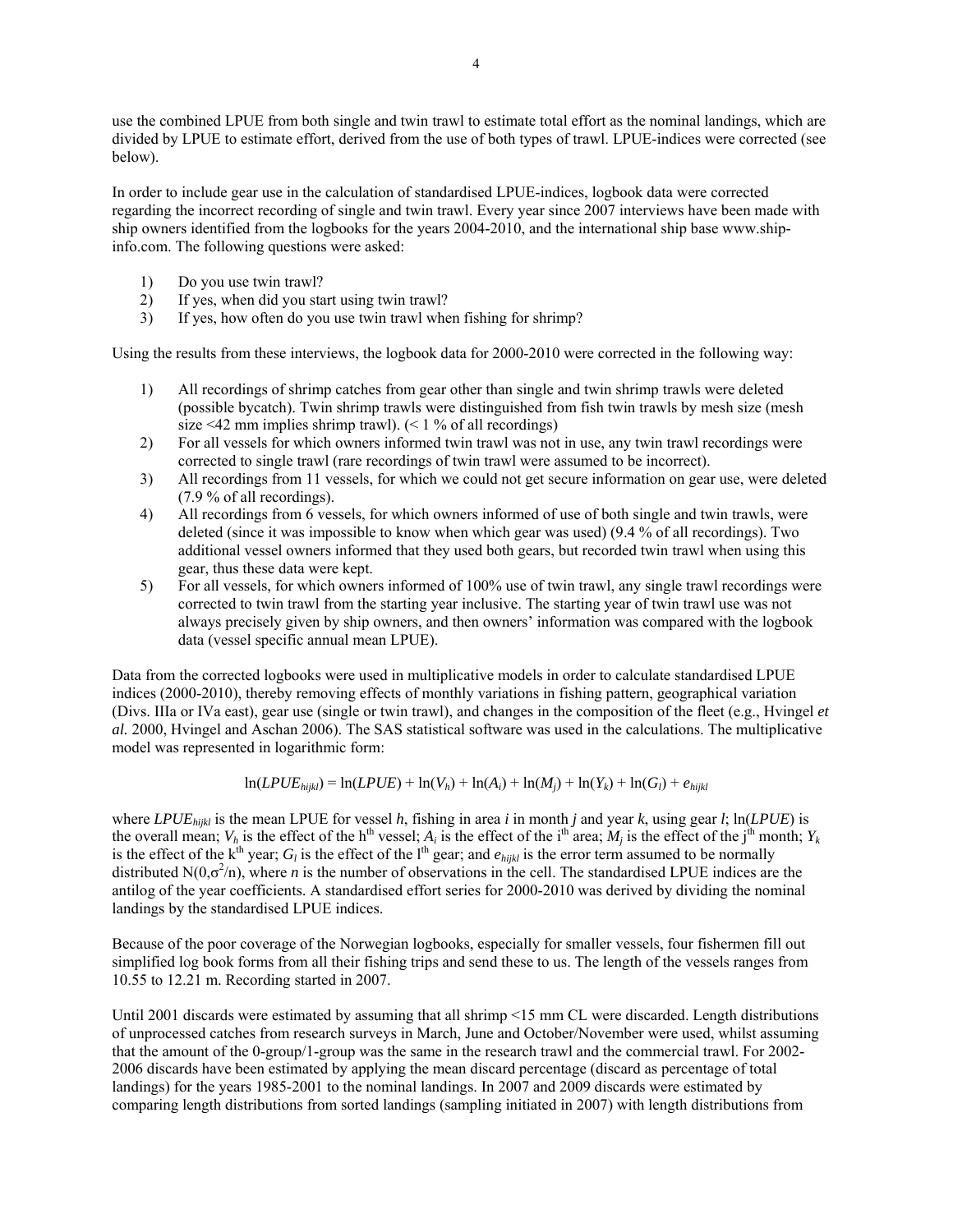unprocessed commercial catches (sampling initiated in 2005). In 2008 this comparison gave negative discards, so instead the length distributions from sorted landings were compared with Danish landings, assuming that the fishing takes place on the same fishing grounds and that the level of discarding in the Danish fishery is low. The annual length distribution from unprocessed catches is scaled to fit the yearly length distribution from the landings for the larger sizes, based on the assumption that there is no discarding of the largest size groups ( $\geq$  21 mm CL). The higher numbers in the smaller size groups in the catches compared to the landings are then multiplied with the mean weight of each size group, and the sum is considered the weight of the discard. In 2007-2009 discards were only estimated from Skagerrak due to too few data from the Norwegian Deep. In 2010, sampling improved, and discards were estimated for both Skagerrak and the Norwegian Deep. Danish discards from Skagerrak have been estimated for 2009 and 2010 based on onboard sampling. Norwegian discards from Skagerrak in 2010 were therefore also estimated applying the Danish discards-to-landings proportion to Norwegian landings.

Samples (approx. 1.5 kg, 250-400 specimens) for resolving the size, age and stage distribution of the 2010 catches were obtained from five Norwegian shrimp fishers (35 samples) (Fig. 3). An additional six samples were provided by the Coast Guard after inspection of Norwegian, Danish, and Swedish shrimp trawlers. The samples were taken from the trawl, frozen, and later sorted to stage by sexual characteristics and measured to the nearest mm below. The length distributions were split into age groups by modal analysis by the method of Bhattacharya (1967) (software: FISAT).

## **Results**

#### *Landings*

Total Norwegian landings from Skagerrak and the North Sea (Div. IIIa and Subarea IV) increased from 2 000 t in 1970 to around 8 300 t in 1987 (Fig. 4a, Table 2). In the following years landings fluctuated around 7 500 t with a maximum in 1998 of 9 611 t. From 2000 to 2004 overall landings increased continuously from about 6 000 t to 9 000 t, but have decreased since. From 2009 to 2010 the total landings decreased by 27 %, to 4 308 t, the lowest figure since 1979. Correcting for boiling implies that 300-550 t should be added to the nominal landings for the years 2000-2010 (Table 2).

In 2002 to 2005 landings from Skagerrak and the Norwegian Deep were of equal size, but this pattern changed in 2006 with landings from Skagerrak being 70% higher than landings from the Norwegian Deep. The difference increased even more in 2007 and 2008, with Skagerrak landings nearly three times larger than the ones from the Norwegian Deep. This changed in 2009 with a large decrease in landings from Skagerrak, followed by a further decline in 2010, bringing the IIIa landings down to the level in the Norwegian Deep.

In Skagerrak, the Norwegian landings peaked in 1998 at about 6 500 t, decreased to 3 000 t in 2001, and until 2007 increased to nearly the same level as in 1998. From 2007 to 2010 the Skagerrak landings have decreased by 56 %. The 2010 nominal landings of 2 598 t are the lowest since 1979. In the Norwegian Deep landings fluctuated around 3 000 t in the 1990s, increased to around 4 300 t in 2004, and thereafter steadily decreased to about 1 700 t in 2009 (Fig. 4a, Table 2). The 2010 nominal landings of 1 688 t remain at the 2009 level. Landings from January-August for 2005-2010 show that the decreasing trend in the landings is discontinued in 2011 (landings January-August for 2005-2010: Skagerrak: 2 914, 3 393, 4 030, 4083, 2 879, 1 791, 1 853 t; Norwegian Deep: 3 416, 2 443, 1 804, 1705, 1 352, 1 290, 1 569 t) (Fig. 5).

In Skagerrak most shrimp are landed in spring and late summer/autumn, while landings are highest in late winter to late summer in the Norwegian Deep (Fig. 5). Lower landings during winter are probably due to weather conditions.

During the ten last years the Norwegian quota has only been overfished twice (1997 and 2004). Because of the arrangement of evenly allocating the quota to three periods in order to supply the market throughout the year, and because of frequent bad weather in late autumn and winter rendering fishing difficult, the whole Norwegian quota is rarely fished. In 2006-2009 respectively 97, 93, 85 and 65 % of the quota was landed (corrected landings as percentage of Norwegian TAC), while in 2010 only 54% of the quota was landed: 4 697 t from a quota of 8 767 t (Table 2). The Norwegian quota for 2011 is reduced by 15 % from the 2010 level (3 882 t in IIIa and 3 570 t in Subarea IV).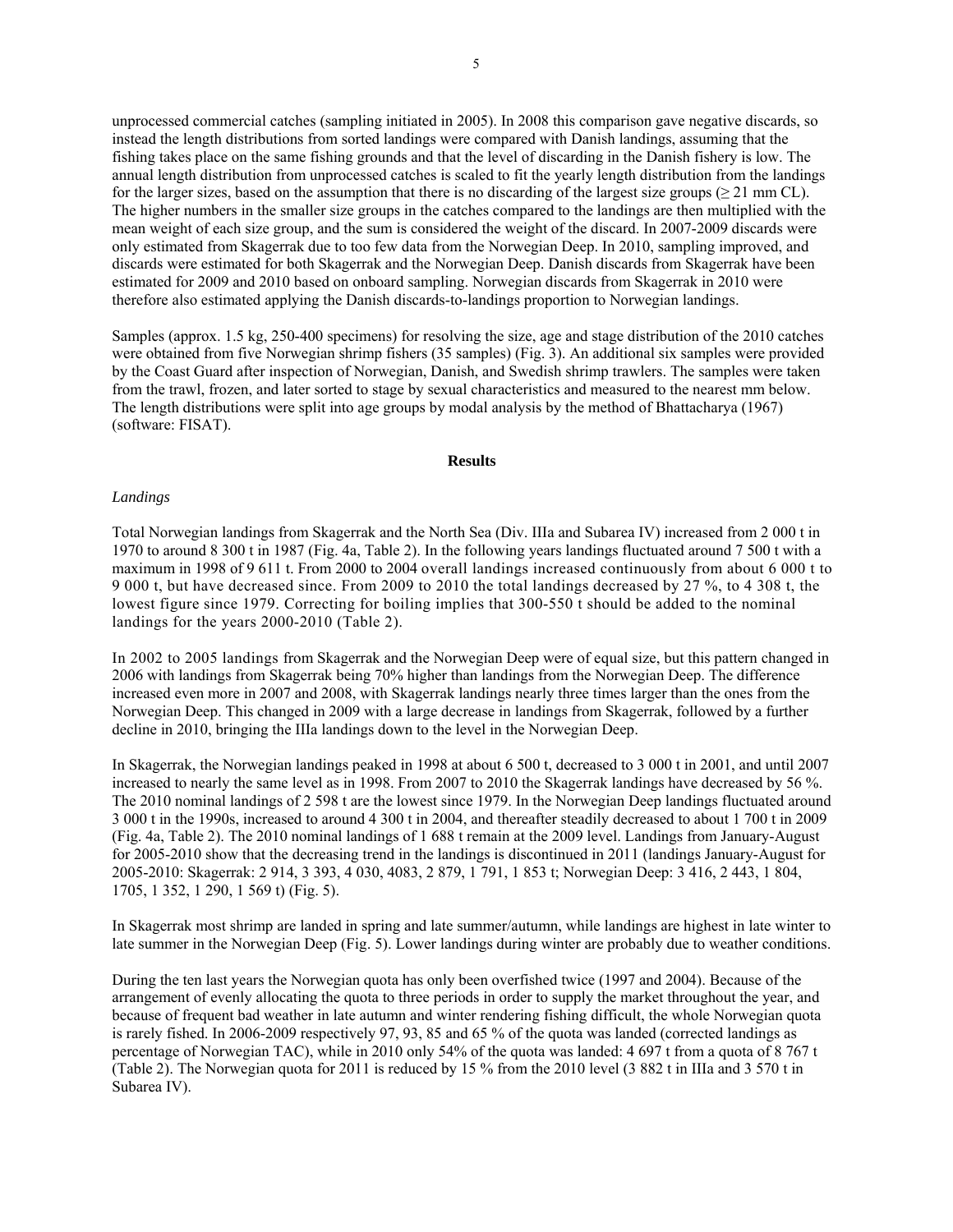### *Use of single and twin trawl*

There is a clear difference in catch efficiency between single and twin shrimp trawls (Fig. 6), which shows why it is important to distinguish between the two gear types. In 2007 we started to interview ship owners about their use of single and/or twin trawl. The logbooks for 2004-2010 contain data on 59 vessels. We have managed to get in touch with the owners of 48 of these, and 18 said they use twin trawl, either regularly or occasionally. In the years between 2002 and 2010 six vessels have used or are using twin trawl seasonally or occasionally, while twelve vessels have used or are using twin trawl all the time. The use of twin trawl is not correlated with vessel size (Fig. 7).

# *Effort*

According to the logbooks, fishing effort was in 2010 more or less evenly allocated to the whole Norwegian Skagerrak and North Sea coast north to 59° 30' N (Fig. 8). However, as effort recorded in the logbooks only makes up a minor portion of the actual effort, the logbooks do not provide the whole picture. Landings per statistical location (provided since 2009) seem to confirm the pattern given by the effort data, but show that shrimp fishing also takes place along the western and southern fringes of the Norwegian Deep, in the northern part of Div. IVa east, as well as in the fjords (Fig. 9). There seems to be no shift in the spatial distribution of the fishery from 2009 to 2010 (Fig. 9).

The estimated number of fishing hours in 2010 was more than twice as high in Div. IIIa compared with Div. IVa east (109 vs. 42 Khours) (Table 2). The estimated effort in the Norwegian Deep decreased from 2005 to 2009. In 2010 the effort (42 Khrs) was similar to that in 2009. In Skagerrak the estimated effort has increased since 2007, possibly due to the low catch rate.

After a relatively stable period from 1996 to 2001, with total fishing efforts of around 200 Khours/year, effort declined to 176 Khours in 2002, stabilized, and then declined to 127-128 Khours in 2008-2009 (all time low). This was due to a reduction of effort in Div. IVa east (Table 2, Fig. 4c). In 2010 total yearly effort has increased due to increased effort in Div. IIIa. Standardised effort indices (Table 3) show the same trend as the unstandardised figures.

The fishery in 2010 took place in all months (Figs. 5, 10). In Div. IIIa effort seems to be increasing towards the end of the year. Logbook data are lacking for Div. IVa east for October and December.

### *Standardised landings per unit effort (LPUE)*

Overall LPUE increased from 34 kg/hour in 2000 to 55 kg/hour in 2004 (Fig. 4b, Table 2), dropped in 2005, increased in 2007, and decreased again in 2009 (50 kg/hour) and further in 2010 (34 kh/hour). The LPUE-values in Skagerrak and the Norwegian Deep followed each other closely for the years 1999-2004. However, in 2005-2007 the development of LPUE in the two areas differed strongly. In 2005 the LPUE dropped in the Norwegian Deep, while it remained at the same level in Skagerrak. In 2006 the decrease continued in the Norwegian Deep, while the LPUE in Skagerrak increased. In 2007 the LPUE remained at the 2006-level in Div. IVa east, while it increased to an all time high in Div. IIIa. The picture was opposite in 2008, with a slight increase in the Norwegian Deep and a decrease in Skagerrak. In 2009 and 2010 the LPUE decreased further in Skagerrak, while it remained at the same level in the Norwegian Deep. In 2010 the Skagerrak LPUE is, for the first time in the time series, lower than the Norwegian Deep LPUE.

Standardised LPUE values have been calculated for 2000-2010 (Table 3, Fig. 11). These indices follow the same trend as the unstandardised figures, except for the last four years in the Norwegian Deep. Here, the standardised values decrease while the unstandardised values remain at the same level. The fleet structure and fishery pattern have probably been stable during this relatively short time period (2000-2010), which explains the little difference between standardised and unstandardised values. The 2010 LPUE-index decreases in both Skagerrak and the Norwegian Deep.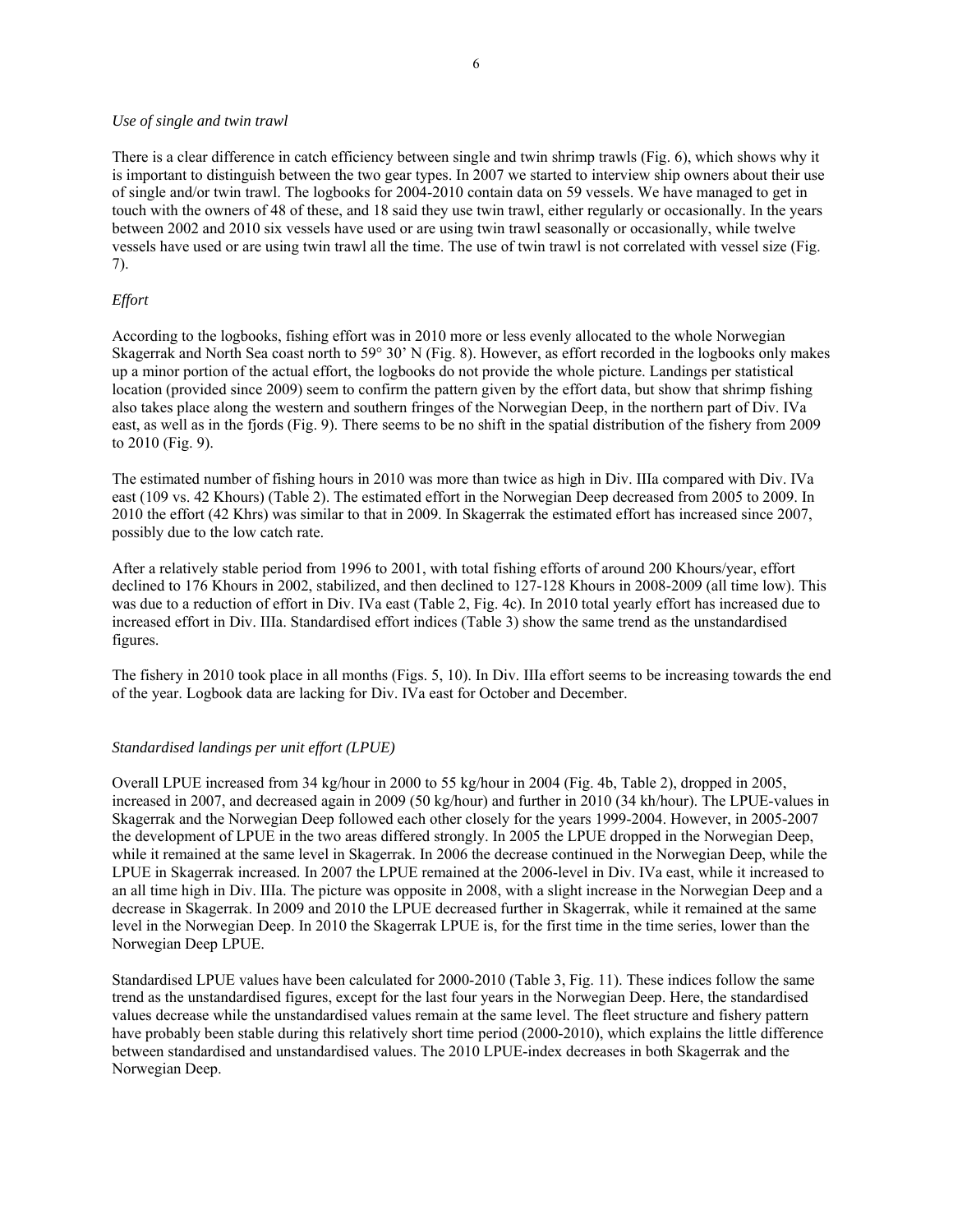Due to the incomplete logbooks, it can be questioned whether the LPUE data are representative of the Norwegian fishery, and whether they can be used as an index of stock biomass. However, when comparing with results from the Norwegian shrimp survey (Søvik and Thangstad 2011), it can be seen that the decrease in the survey biomass index in 2008-2010 is reflected in the decrease in the overall standardised LPUE (Fig. 11).

The LPUE-data from the small trawlers in Skagerrak cover mainly the eastern part of Div. IIIa (Fig. 12). The monthly catch rates decreased from 2007 to 2010 (Fig. 13a), and decreased further in 2011 for January to April. However, in May to July the catch rate increased slightly from 2010 to 2011. The annual catch rate similarly levelled out in 2011 after having decreased from 2007 to 2010 (Fig. 13b). The LPUE-index from the small shrimp trawlers supports the pattern in the survey biomass index (Søvik and Thangstad 2011) and the standardised LPUEindex from Skagerrak.

### *Discards*

Discard of shrimp may take place in two ways: 1) as a result of "high-grading" (discard of medium, less valuable shrimp to improve the economic return of quotas) (Munch-Petersen *et al.* 2011b), and 2) as a "quality discard", since the processing plants do not accept shrimp smaller than approx. 15 mm CL.

Estimates of discards due to high-grading was estimated for 1996 and 1997 based on separate quarterly length distributions for the categories large and medium sized and the selection ogive for the sieved ones (ICES 1999). However, already next year the working group considered these estimates too inaccurate to be included in assessments (ICES 2000). Later Norwegian estimates of high grading are not available. Estimates of "quality discard" have varied between 2 and 16 % of the catches, i.e., from 200 to 1000 t annually (Table 2).

The estimated discards from the Norwegian fishery in Skagerrak in 2008 of 1 408 t (Table 2) was probably much too high. The assumption of the Norwegian and Danish fleet fishing on the same fishing grounds may possibly not have been valid.

In 2010 discards from Skagerrak was estimated to 95 t based on comparisons of length frequency distributions (Fig. 14). Discards consist of shrimp smaller than 13 mm CL, as well as some larger shrimp, which may be damaged, poor quality shrimps (Munch-Petersen *et al.* 2011b). Using the Danish numbers, annual discards from Skagerrak in 2010 were estimated to 63 t. The estimated 2010 discards from the Norwegian Deep were negative (- 39 t), due to the length frequency distribution of samples of sorted landings having a larger peak for 2-year old shrimp compared with the length frequency distribution of samples of unprocessed catches. This could be due to samples coming from different locations.

Although high-grading cannot be ruled out, the Norwegian discards are probably mainly made up of nonmarketable shrimp. Assuming that only shrimp < 15 mm CL are discarded yields discards of 9 and 12 t from respectively Skagerrak and the Norwegian Deep. Estimations based on the Danish numbers are considered most reliable and the Norwegian discards from 2010 are therefore set to 63 t. Norwegian discards per quarter and area are given in Munch-Petersen *et al.* 2011b.

### *Catch composition*

The length frequency distributions from Divs. IIIa and IVa east for 2010 show that the catches mostly consisted of shrimps from two age groups, the 2-group and the 3-group (Fig. 16, Table 4), indicating that recruitment of 1-year old shrimps was low in 2010 in both areas. In 2005-2008 there was a clear difference in recruitment between the two divisions (Figs. 17, 18), high in Div. IIIa and low in Div. IVa east. The low recruitment in recent years is also shown by the Norwegian shrimp survey in January-February (Søvik and Thangstad 2011).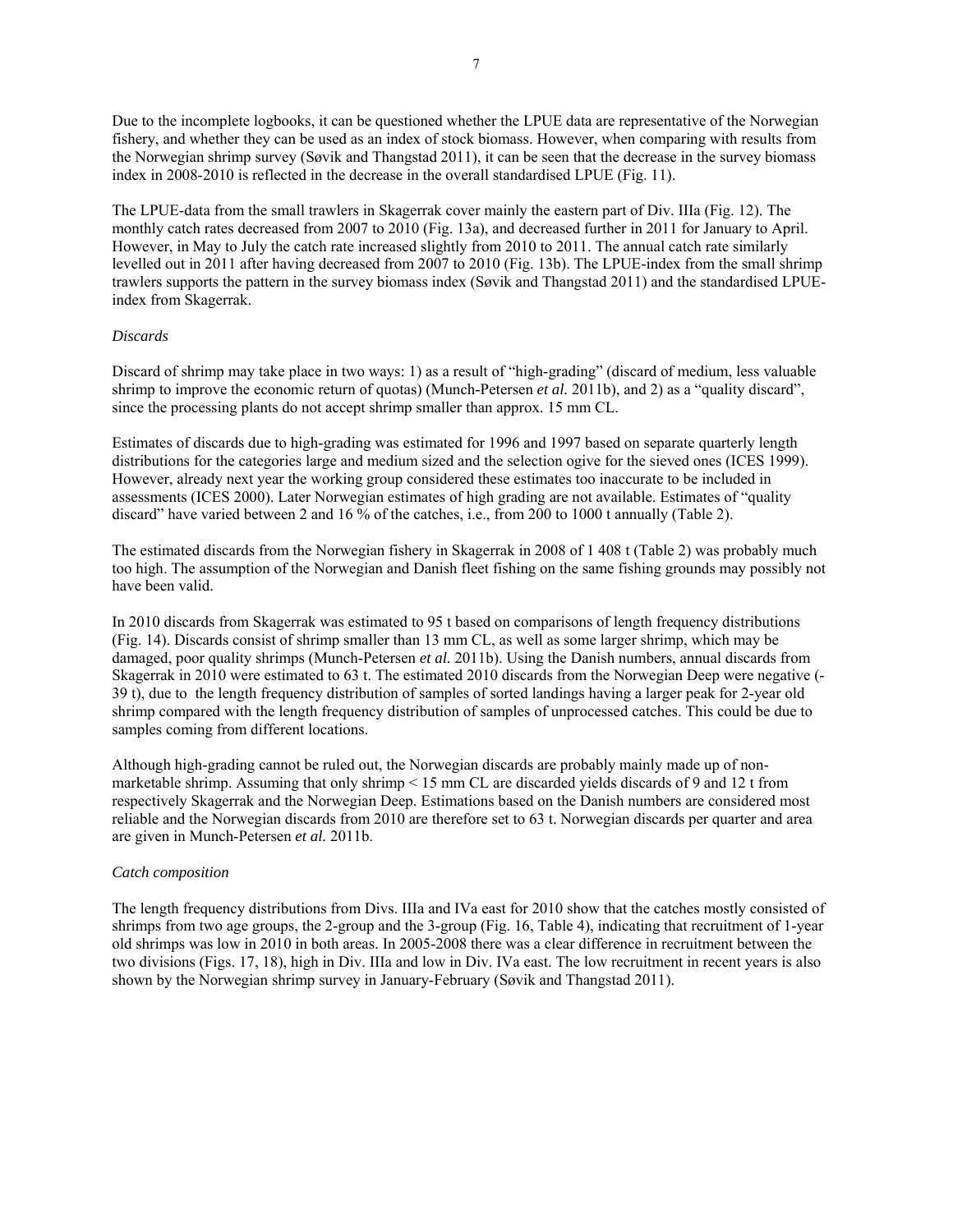### **References**

- Bhattacharya, C.G. 1967. A simple method of resolution of a distribution into Gaussian components. Biometrics, 23: 115-135.
- Hvingel, C., Lassen, H. and Parsons, D.G. 2000. A Biomass Index for Northern Shrimp (*Pandalus borealis*) in Davis Strait Based on Multiplicative Modelling of Commercial Catch-per-unit-effort Data (1976-97). J. Northw. Atl. Fish. Sci., 26: 25-36.
- Hvingel, C. and Aschan, M. 2006. The Fishery for Northern Shrimp (*Pandalus borealis*) in the Barents Sea. NAFO SCR Doc. 06/65. 12 pp.
- ICES 1999. Report of the *Pandalus* assessment working group, 1-4 September 1998. ICES CM 1999/ACFM:5. 33 pp.
- ICES 2000. Report of the *Pandalus* assessment working group, 23-26 August 1999. ICES CM 2000/ACFM:2. 30 pp.
- Munch-Petersen, S., Eigaard, O., Søvik, G. and Ulmestrand, M. 2011a. The *Pandalus* Stock in Skagerrak and the Norwegian Deep (Divisions IIIa and IVa East). – NAFO SCR Doc. 11/69, 22 pp.
- Munch-Petersen, S., Ulmestrand, M., Søvik, G. and Eigaard, O. 2011b. Discarding in the shrimp fisheries in Skagerrak and the Norwegian Deep (ICES Divs. IIIa and IVa east). NAFO SCR Doc. 11/67, 11 pp.
- Søvik, G. and Thangstad, T. 2011. Results of the Norwegian Bottom Trawl Survey for Northern Shrimp (*Pandalus borealis*) in Skagerrak and the Norwegian Deep (ICES Divisions IIIa and IVa east) in 2010. – NAFO SCR Doc. 11/064, 22 pp.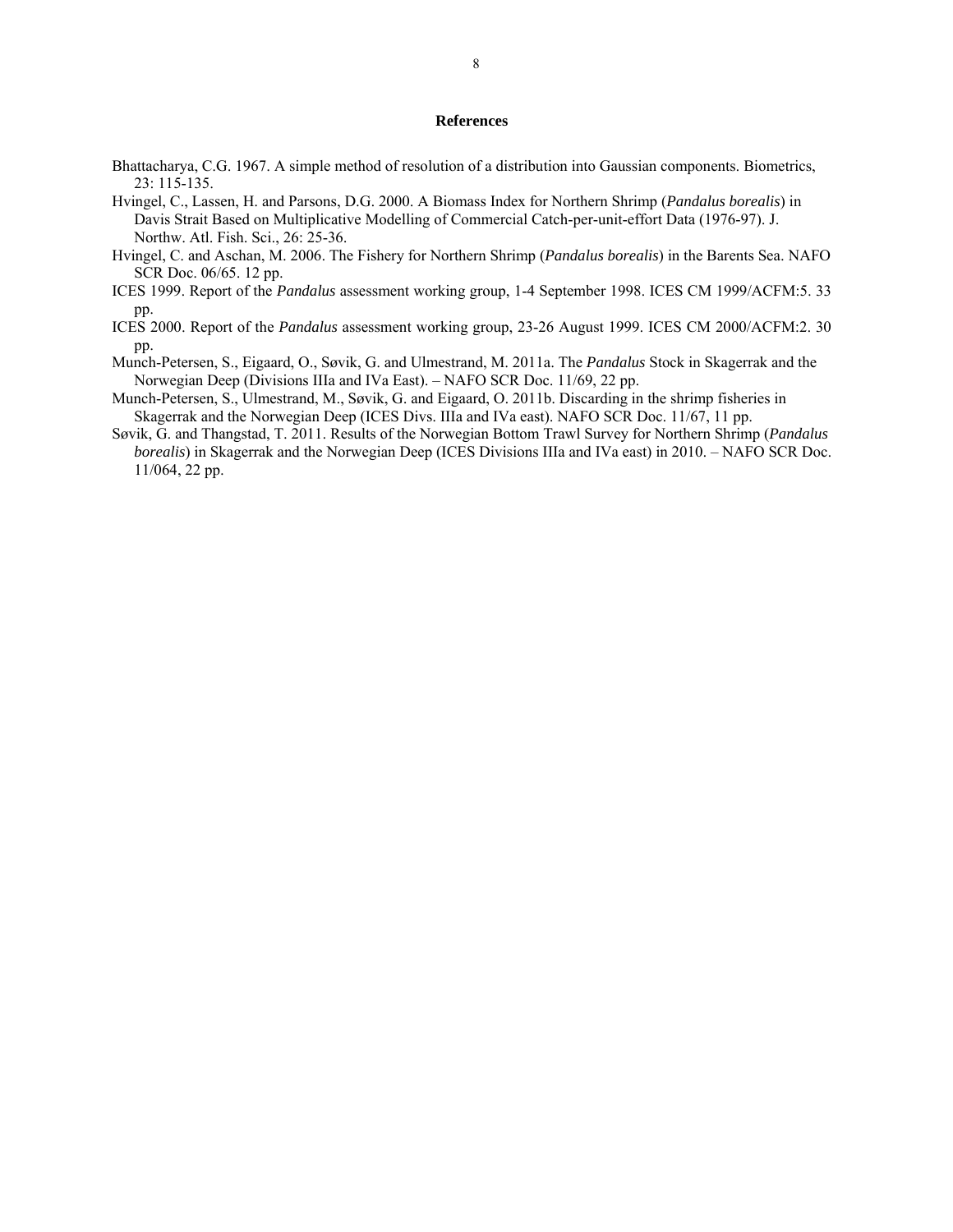|                  | Number     | Landings | Landings per vessel (t) |      |        |
|------------------|------------|----------|-------------------------|------|--------|
| Length group     | of vessels | (t)      | Median<br>Mean          |      | St.dev |
| $< 10 \text{ m}$ | 22         | 27       | 2.5                     | 1.0  | 4.4    |
| $10-11.99$ m     | 89         | 482      | 5.9                     | 33   | 6.5    |
| $12-14.99$ m     | 64         | 978      | 15.8                    | 10.4 | 14.6   |
| $15-20.99$ m     | 24         | 847      | 40.3                    | 32.8 | 38.6   |
| $21 - 27.99$ m   | 20         | 1583     | 83.3                    | 84.4 | 41.0   |
| $>$ 28 m         | 6          | 390      | 65.1                    | 68.8 | 45.5   |
| not given        | 2          |          |                         |      |        |
| Total            | 227        | 4 308    |                         |      |        |

**Table 1.** The Norwegian fleet participating in the fishery for shrimp (*Pandalus borealis*) in ICES Div. IIIa and Subarea IV (Skagerrak and the North Sea) in 2010: Number of vessels and total (uncorrected) landings (t) per length group; and total landings per vessel in each length group (mean, median, and standard deviation).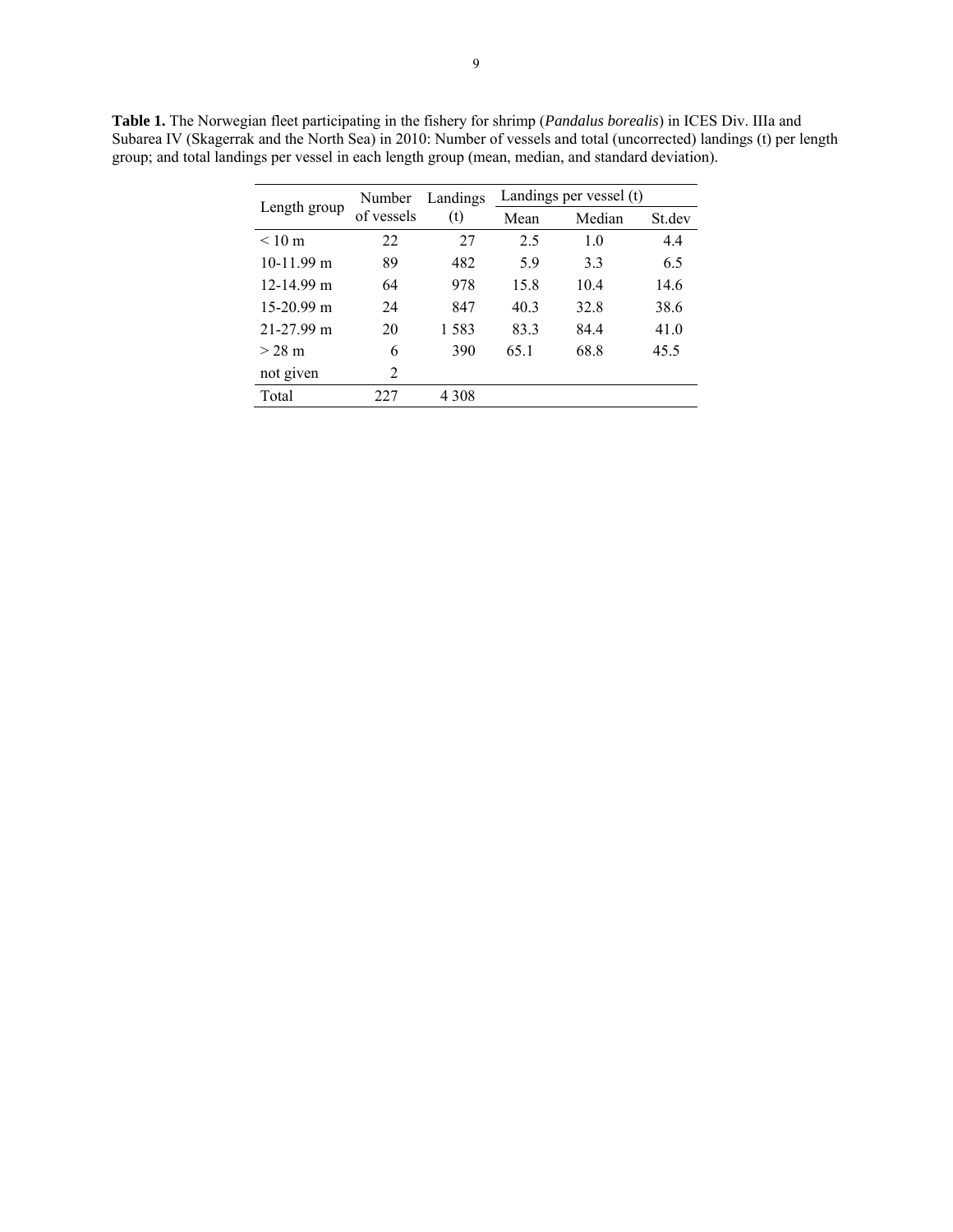**Table 2.** Norwegian nominal shrimp (*Pandalus borealis*) landings from ICES Div. IIIa and Subarea IV; separate landings from Divs. IIIa and IVa east; increase in landings due to correction for boiling; Total Allowable Catch (TAC); estimated discards for IIIa and IV; landings per unit effort (LPUE) and estimated number of trawling hours (effort) of the Norwegian shrimp fishery in Divs. IIIa and IVa east 1970-2010. All landings back to 1977 were checked and corrected against original files in 2011.

| Landings (t) |            |      |       | <b>TAC</b><br>(t) | Disc.<br>(t) | LPUE (kg/hour) |      |             | Effort (Khours) |          |             |       |
|--------------|------------|------|-------|-------------------|--------------|----------------|------|-------------|-----------------|----------|-------------|-------|
| Year         | $\rm IIIa$ | IVaE | Total | Corr.             | Total        | Total          | IIIa | <b>IVaE</b> | Total           | IIIa     | <b>IVaE</b> | Total |
| 1970         | 982        | 747  | 2089  |                   |              |                |      |             |                 |          |             |       |
| 1971         | 1392       | 1094 | 2657  |                   |              |                |      |             |                 |          |             |       |
| 1972         | 1123       | 1354 | 2339  |                   |              |                |      |             |                 |          |             |       |
| 1973         | 1415       | 918  | 2346  |                   |              |                |      |             |                 |          |             |       |
| 1974         | 1186       | 623  | 1953  |                   |              |                |      |             |                 |          |             |       |
| 1975         | 1463       | 876  | 2067  |                   |              |                |      |             |                 |          |             |       |
| 1976         | 2541       | 807  | 3592  |                   |              |                |      |             |                 |          |             |       |
| 1977         | 2167       | 847  | 3126  |                   |              |                |      |             |                 |          |             |       |
| 1978         | 1841       | 611  | 2533  |                   |              |                |      |             |                 |          |             |       |
| 1979         | 2489       | 550  | 3082  |                   |              |                |      |             |                 |          |             |       |
| 1980         | 3498       | 1064 | 4638  |                   |              |                |      |             |                 |          |             |       |
| 1981         | 3753       | 1434 | 5187  |                   |              |                |      |             |                 |          |             |       |
| 1982         | 3877       | 1545 | 5422  |                   |              |                |      |             |                 |          |             |       |
| 1983         | 3722       | 1648 | 5379  |                   |              |                |      |             |                 |          |             |       |
| 1984         | 3509       | 1261 | 4783  |                   |              |                |      |             |                 |          |             |       |
| 1985         | 4772       | 1778 | 6557  |                   |              | 460            |      |             |                 |          |             |       |
| 1986         | 4811       | 1681 | 6492  |                   |              | 338            |      |             | 36              |          |             | 179   |
| 1987         | 5198       | 3145 | 8343  |                   |              | 634            |      |             | 36              |          |             | 230   |
| 1988         | 3047       | 4612 | 7662  |                   |              | 645            |      |             | 31              |          |             | 251   |
| 1989         | 3156       | 3418 | 6574  |                   |              | 920            |      |             | 23              |          |             | 273   |
| 1990         | 3006       | 3146 | 6152  |                   |              | 990            |      |             | 26              |          |             | 232   |
| 1991         | 3441       | 2663 | 6155  |                   |              | 376            |      |             | 30              |          |             | 206   |
| 1992         | 4257       | 2945 | 7202  |                   |              | 414            |      |             | 35              |          |             | 204   |
| 1993         | 4089       | 3449 | 7538  |                   |              | 695            |      |             | $31\,$          |          |             | 243   |
| 1994         | 4388       | 2426 | 6815  |                   |              | 157            |      |             | 31              |          |             | 218   |
| 1995         | 5181       | 2838 | 8060  |                   | 8775         | 212            |      |             | 35              |          |             | 255   |
| 1996         | 5157       | 2753 | 7942  |                   | 8160         | 253            | 43   | 31          | 37              | 119      | 89          | 214   |
| 1997         | 5461       | 3107 | 8576  |                   | 8160         | 821            | 45   | 39          | 42              | 122      | 80          | 212   |
| 1998         | 6515       | 3189 | 9707  |                   | 10505        | 279            | 45   | 40          | 44              | 144      | 78          | 219   |
| 1999         | 3985       | 2752 | 6748  |                   | 10505        | 486            | 32   | 29          | 32              | 125      | 93          | 219   |
| 2000         | 3554       | 2562 | 6116  | 326               | 7110         | 521            | 33   | 34          | 34              | 114      | 82          | 192   |
| 2001         | 2959       | 3933 | 6914  | 374               | 8140         | 565            | 33   | 34          | 34              | 93       | 126         | 214   |
| 2002         | 3709       | 3612 | 7331  | 382               | 8040         | *534           | 44   | 44          | 44              | 89       | 87          | 176   |
| 2003         | 3736       | 3986 | 7731  | 455               | 8040         | *563           | 50   | 47          | 48              | $78\,$   | 91          | 171   |
| 2004         | 4638       | 4360 | 9002  | 546               | 8530         | *656           | 59   | 53          | 55              | 83       | 88          | 174   |
| 2005         | 4419       | 4087 | 8507  | 452               | 8530         | $*620$         | 58   | 49          | 52              | 80       | 92          | 173   |
| 2006         | 5177       | 3037 | 8214  | 455               | 8961         | *599           | 63   | 42          | 50              | 85       | 76          | 173   |
| 2007         | 5928       | 2307 | 8235  | 450               | 9331         | 526            | 93   | 42          | 65              | 68       | 58          | 134   |
| 2008         | 5744       | 2039 | 7783  | 478               | 9731         | 1408           | 79   | 47          | 65              | 72       | 46          | 127   |
| 2009         | 4268       | 1668 | 5940  | 428               | 9731         | 115            | 52   | $46\,$      | 50              | $\bf 87$ | $40\,$      | 128   |
| 2010         | 2598       | 1688 | 4308  | 389               | 8767         | 63             | 26   | 45          | 34              | 109      | 42          | 137   |
| 2011         |            |      |       |                   | 7452         |                |      |             |                 |          |             |       |

Data from the Norwegian Directorate of Fisheries.

Estimated effort 2000-2010 is based on landings corrected for boiling.

"Total" refers to the sum of Divs. IIIa and IVa east, except for "total landings" and discards, which refer to Div. IIIa and all of Subarea IV.

\*Based on mean discard percentage 1985-2001.

Discards for 2007-2009 are estimated only for Skagerrak.

Discards for 2010 are estimated for both Skagerrak and the

Norwegian Deep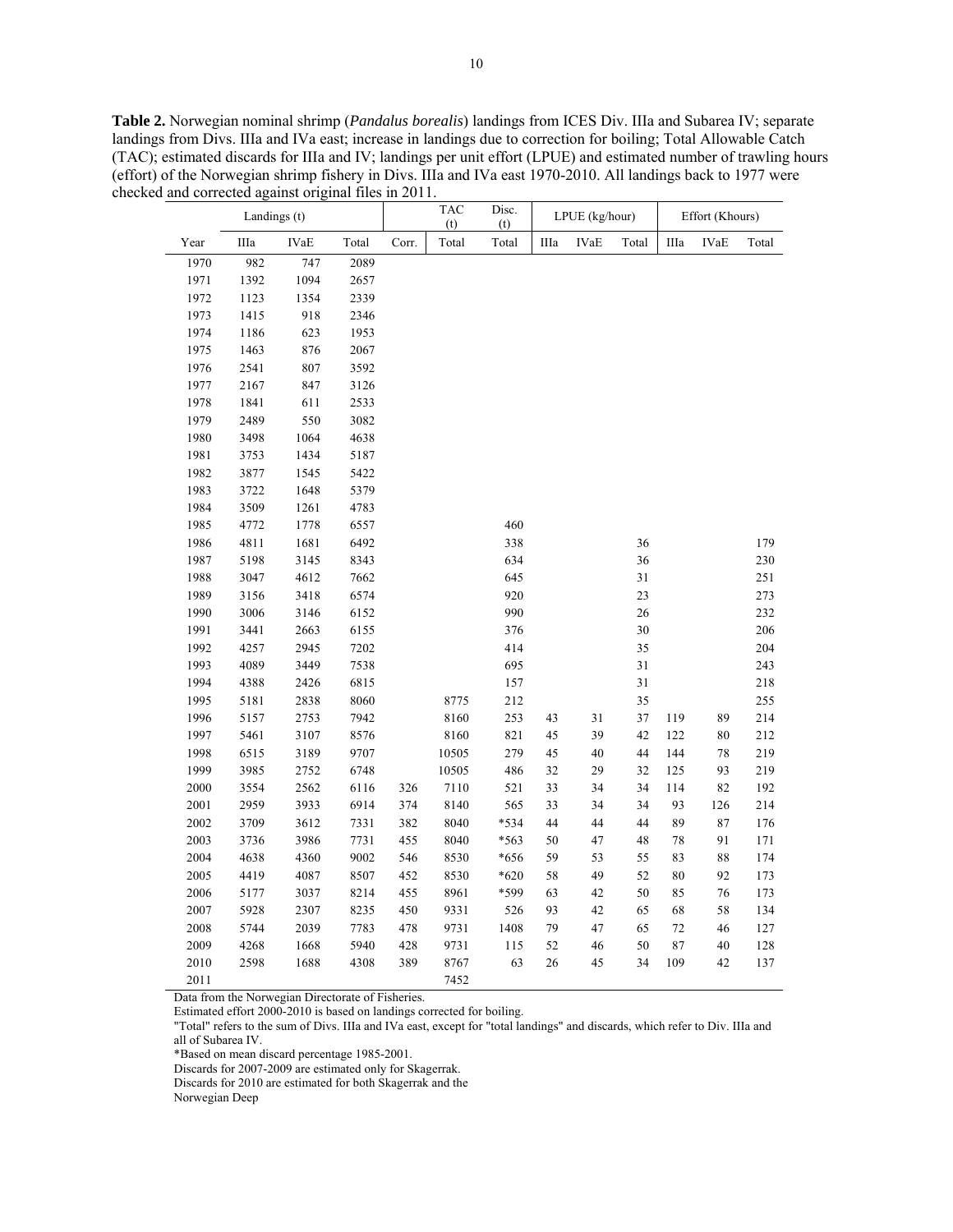|      | Stand. LPUE (index) | Stand.effort (index) |
|------|---------------------|----------------------|
| 2000 | 1.20                | 1.14                 |
| 2001 | 1.26                | 1.23                 |
| 2002 | 1.56                | 1.05                 |
| 2003 | 1.60                | 1.09                 |
| 2004 | 1.82                | 1.11                 |
| 2005 | 1.70                | 1.12                 |
| 2006 | 1.68                | 1.10                 |
| 2007 | 2.02                | 0.91                 |
| 2008 | 1.94                | 0.91                 |
| 2009 | 1.46                | 0.93                 |
| 2010 | 1.00                | 1.00                 |

**Table 3.** Standardised LPUE and effort indices from the Norwegian shrimp (*Pandalus borealis*) fishery in Divs. IIIa and IVa east, 2000-2010.

**Table 4.** Mean carapace length (with SD), and numbers (millions) in each age class in the 2010 catches, per area. Some 1-groups (-) could not be properly identified in the length distributions.

|         |          | Total |           |                |       | Skagerrak |                |       | Norwegian Deep |                          |  |
|---------|----------|-------|-----------|----------------|-------|-----------|----------------|-------|----------------|--------------------------|--|
| Quarter | Age      | Mean  | <b>SD</b> | <b>Numbers</b> | Mean  | <b>SD</b> | <b>Numbers</b> | Mean  | <b>SD</b>      | <b>Numbers</b>           |  |
|         |          | 12.67 | 1.17      | 37             | 12.17 | 1.2       | 29             | -     | -              | -                        |  |
|         | 2        | 18.06 | 1.49      | 941            | 18.34 | 1.59      | 815            | 18.64 | 1.99           | 240                      |  |
|         | $3+$     | 22.78 | 1.58      | 1227           | 21.81 | 1.78      | 606            | 23.32 | 1.43           | 643                      |  |
| 2       | 1        | 13.49 | 1.62      | 189            | 12.91 | 1.03      | 72             | 13.24 | 1.35           | 67                       |  |
|         | 2        | 18.9  | 2.09      | 1989           | 18.9  | 2.45      | 1656           | 18.43 | 1.84           | 409                      |  |
|         | $3+$     | 23.43 | 1.54      | 877            | 23.42 | 1.12      | 358            | 22.91 | 2.02           | 519                      |  |
| 3       |          | 16.46 | 1.48      | 608            | 16.31 | 1.19      | 451            | 15.91 | 1.79           | 98                       |  |
|         | 2        | 20.28 | 1.42      | 619            | 19.34 | 1.26      | 431            | 19.77 | 1.7            | 162                      |  |
|         | $3+$     | 23.8  | 1.83      | 405            | 22.93 | 1.91      | 496            | 24.15 | 1.23           | 39                       |  |
| 4       | $\theta$ | 10.76 | 1.28      | 79             | 10.58 | 1.09      | 74             |       |                | $\overline{\phantom{a}}$ |  |
|         |          | 17.78 | 1.63      | 1326           | 16.94 | 1.36      | 576            | 16.66 | 1.16           | 391                      |  |
|         | $2/2+$   | 22.75 | 1.92      | 1083           | 19.93 | 0.95      | 384            | 21.4  | 2.66           | 591                      |  |
|         | $3+$     |       |           |                | 23.2  | 1.35      | 346            | 25.56 | 0.91           | 152                      |  |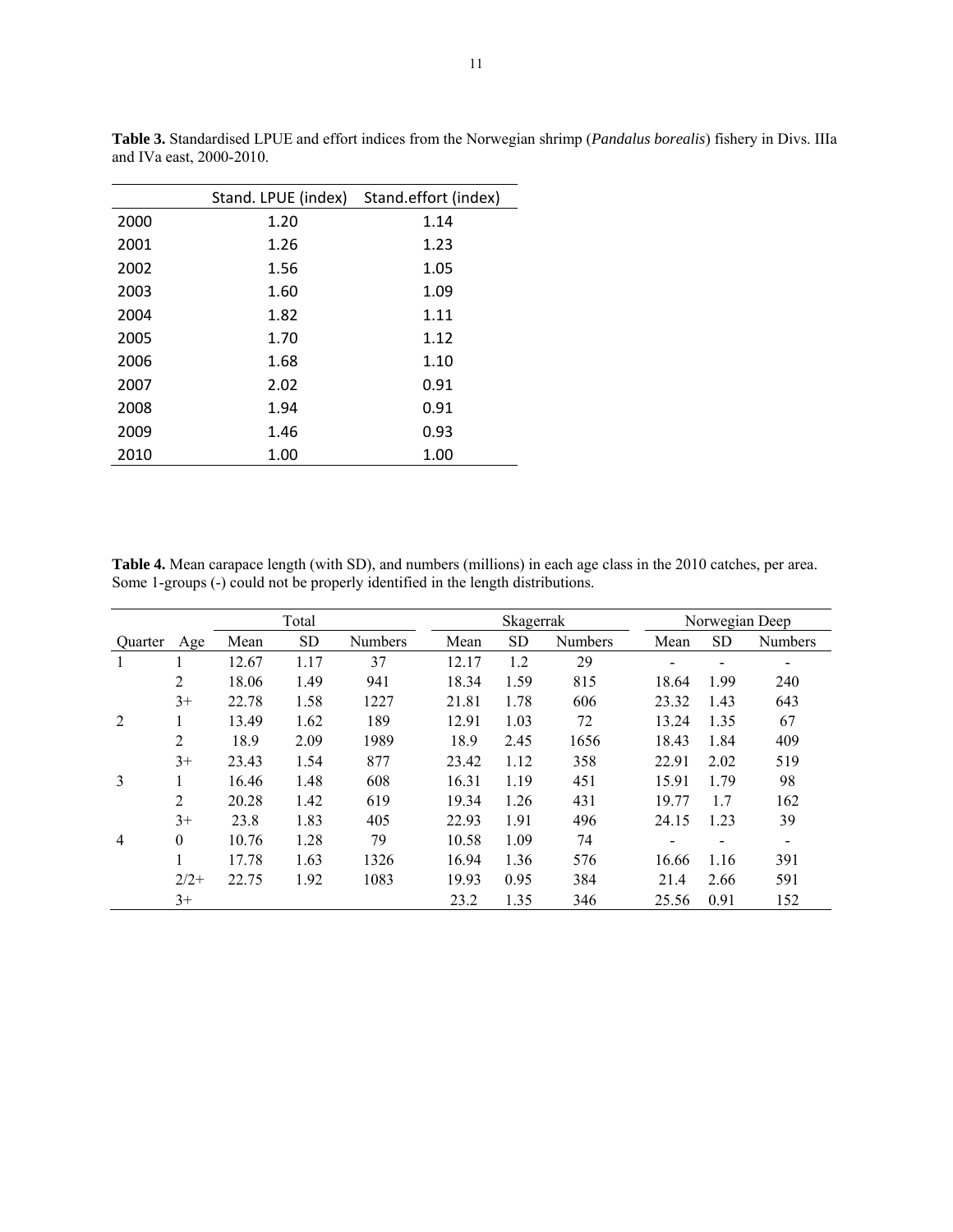

**Fig. 1.** Distribution of shrimp (*Pandalus borealis*) in ICES Div. IIIa and Subarea IV (Skagerrak and the North Sea), and the defined assessment units. Grid is standard "ICES squares": 0.5º lat. by 1º long. (based on Munch-Petersen *et al.* 2011).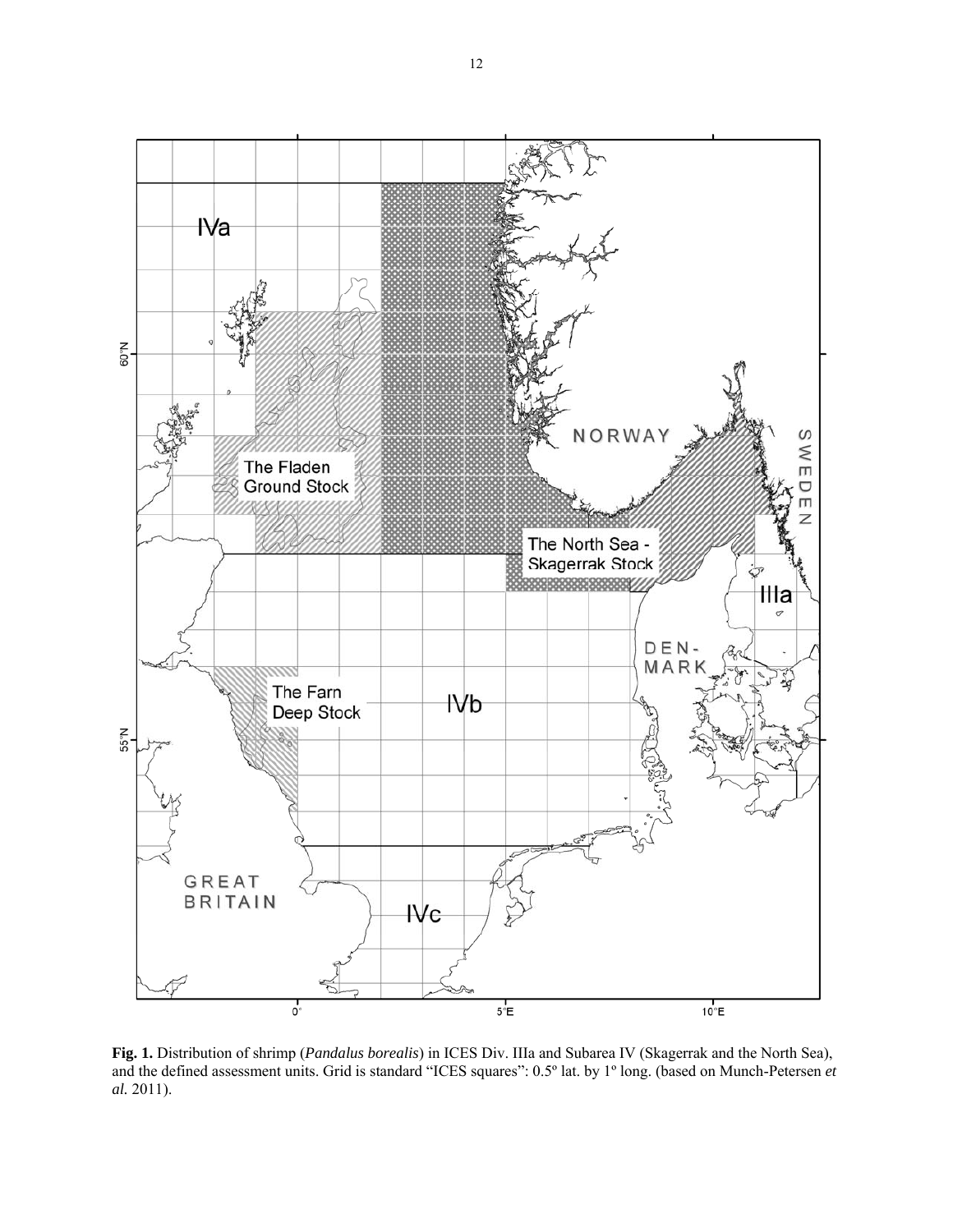

**Fig. 2.** The Norwegian fleet involved in the fishery for shrimp (*Pandalus borealis*) in ICES Div. IIIa and Subarea IV (Skagerrak and the North Sea) 1995-2010: number of vessels per length group (m). Data from the Norwegian Directorate of Fisheries.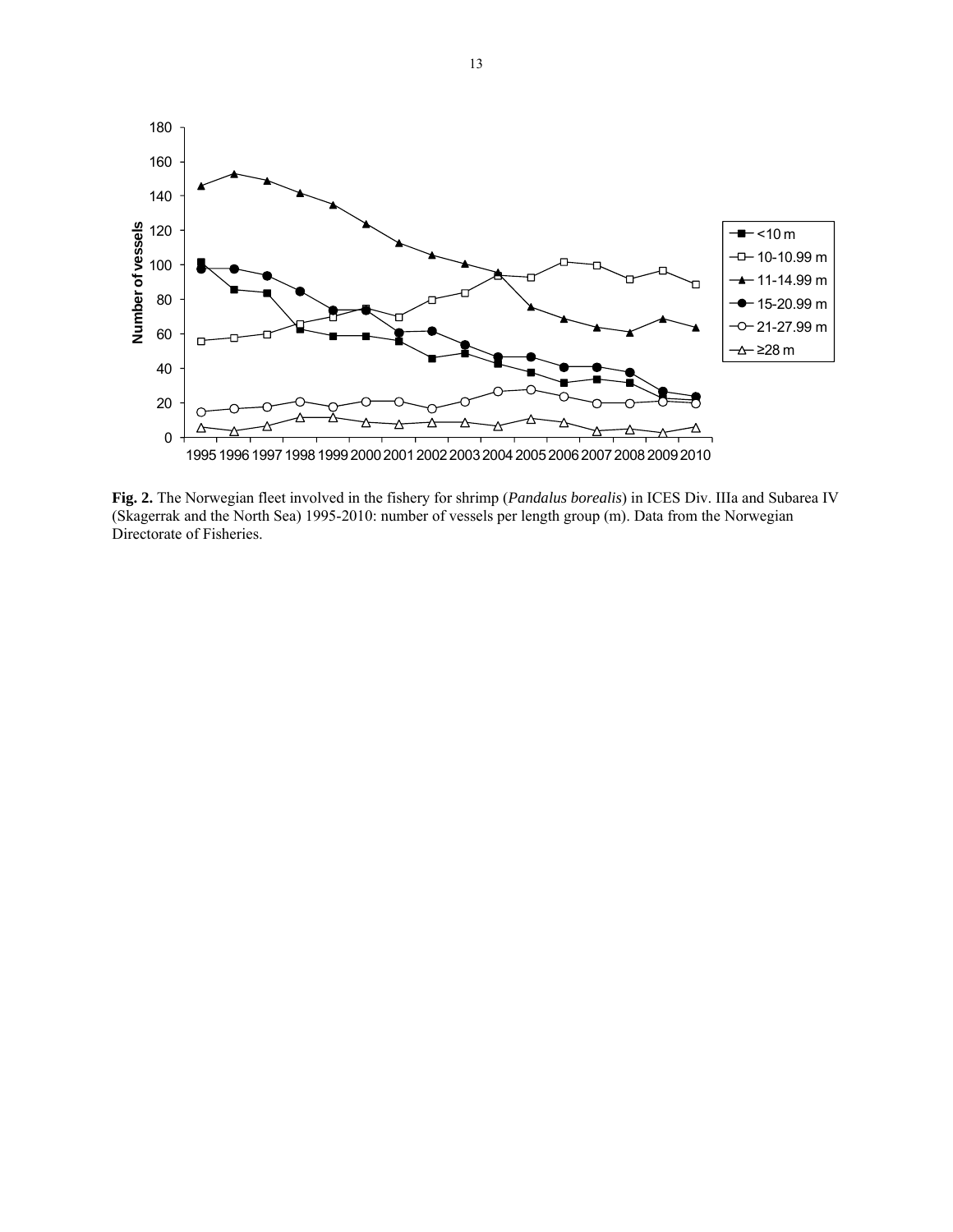

**Fig. 3.** Positions of shrimp (*Pandalus borealis*) samples from unsorted commercial catches in 2010 in Skagerrak and the North Sea (ICES Div. IIIa and Subarea IV). Samples were collected by local Norwegian fishermen and the Norwegian Coast Guard. The letters denote different vessels.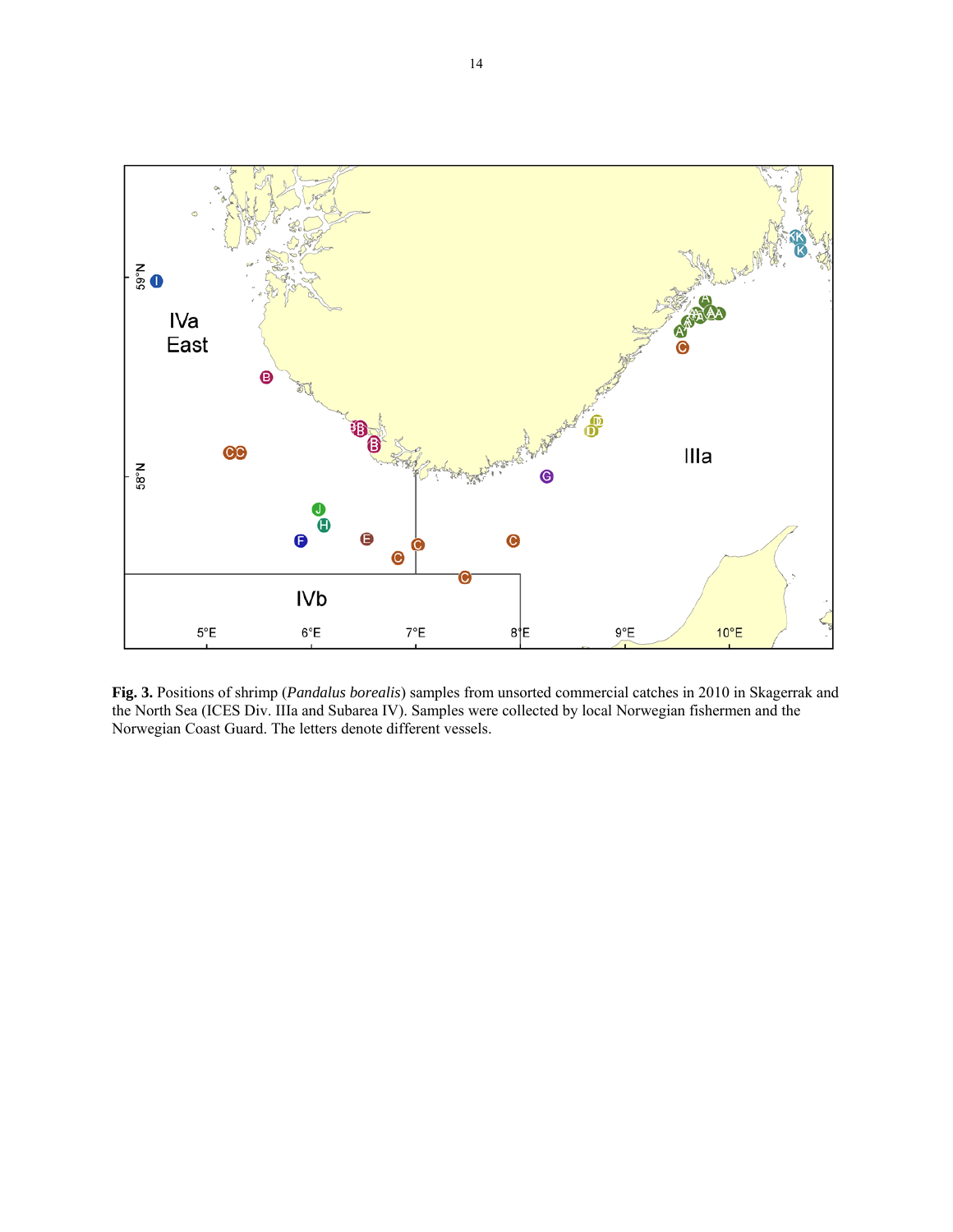

**Fig. 4.** Landings a) estimated total effort b), and landings per unit effort (LPUE) c) from the Norwegian shrimp (*Pandalus borealis*) fishery in ICES Divs. IIIa and IVa east for all years for which data are available. In a) "total" includes Div. IIIa and all of Subarea IV, and "Corr. total" are total landings corrected due to boiling.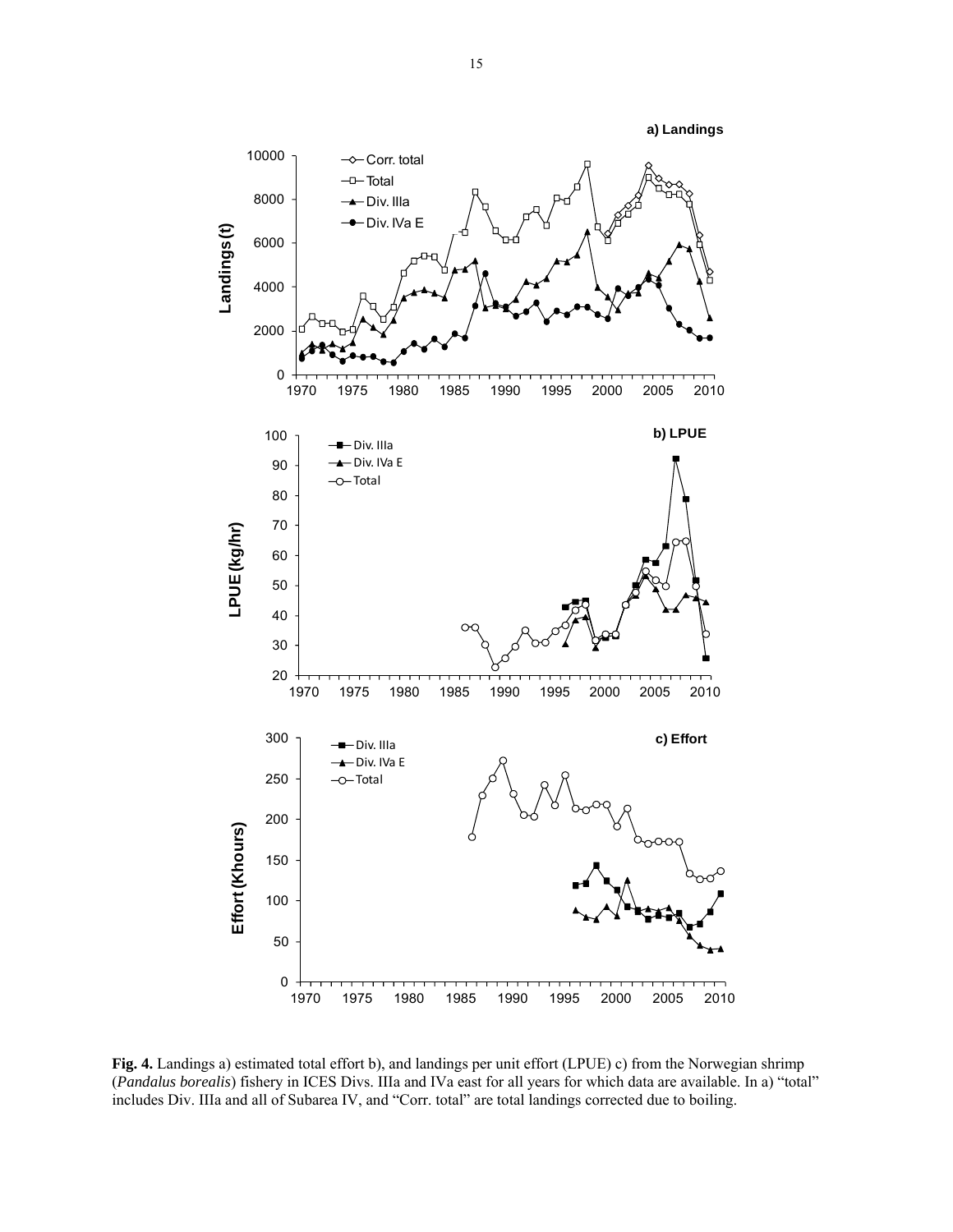

**Fig. 5.** Monthly (uncorrected) landings of shrimp (*Pandalus borealis*) 2005- 2011 for a) ICES Div. IIIa (Skagerrak), and b) ICES Div. IVa east (Norwegian Deep). Data from the Norwegian Directorate of Fisheries. 2011 data are preliminary.



**Fig. 6.** Unstandardised mean LPUE (with standard error) per gear type and year from Norwegian logbooks (Divs. IIIa and IVa east).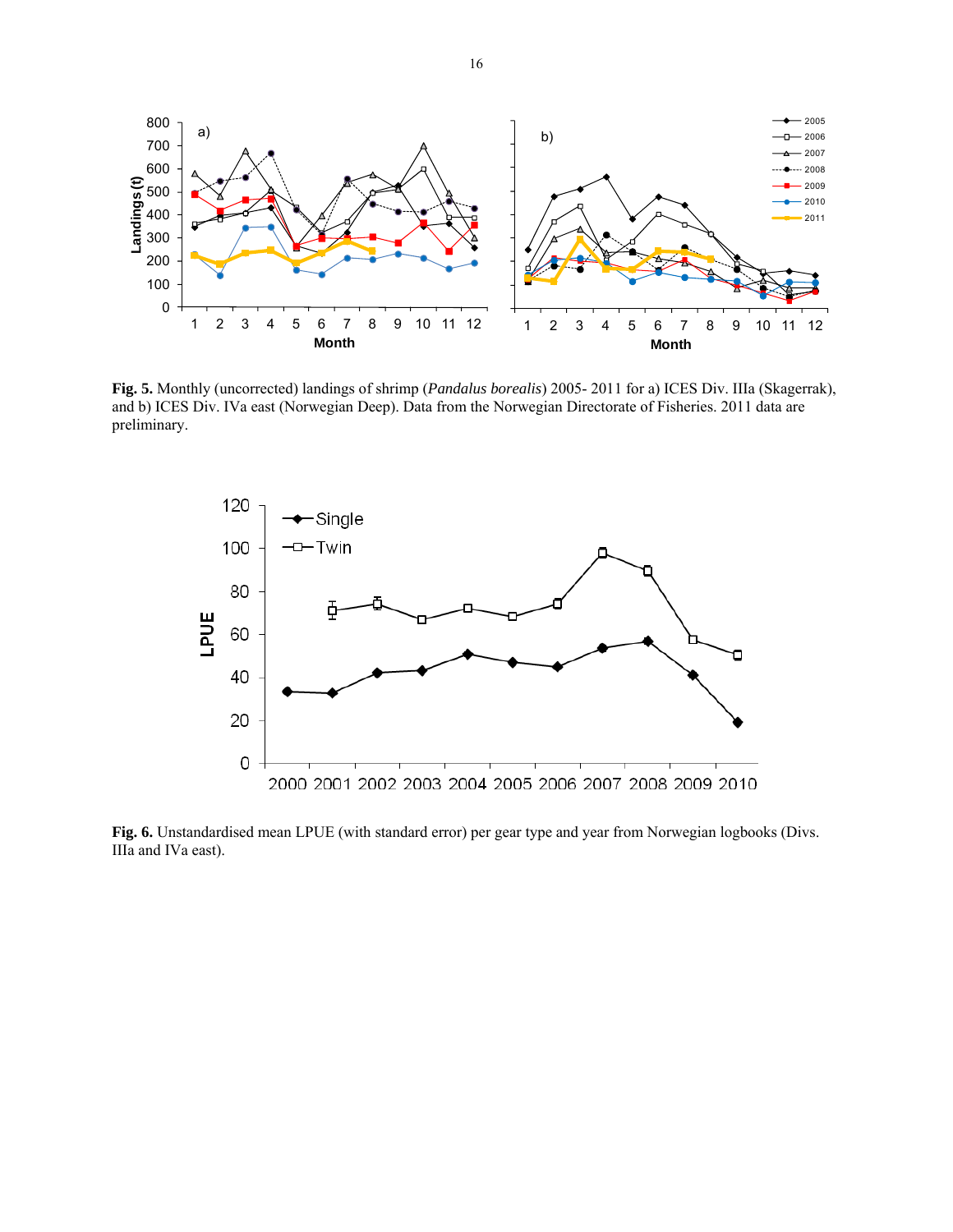

**Fig. 7.** Gear use by vessel length group. Data from interviews with owners of vessels in log books from the fishery for shrimp (*Pandalus borealis*) in ICES Divs. IIIa and IVa east (Skagerrak and the Norwegian Deep), 2000-2010. Vessels <11 m are left out since these are not required to send in log books.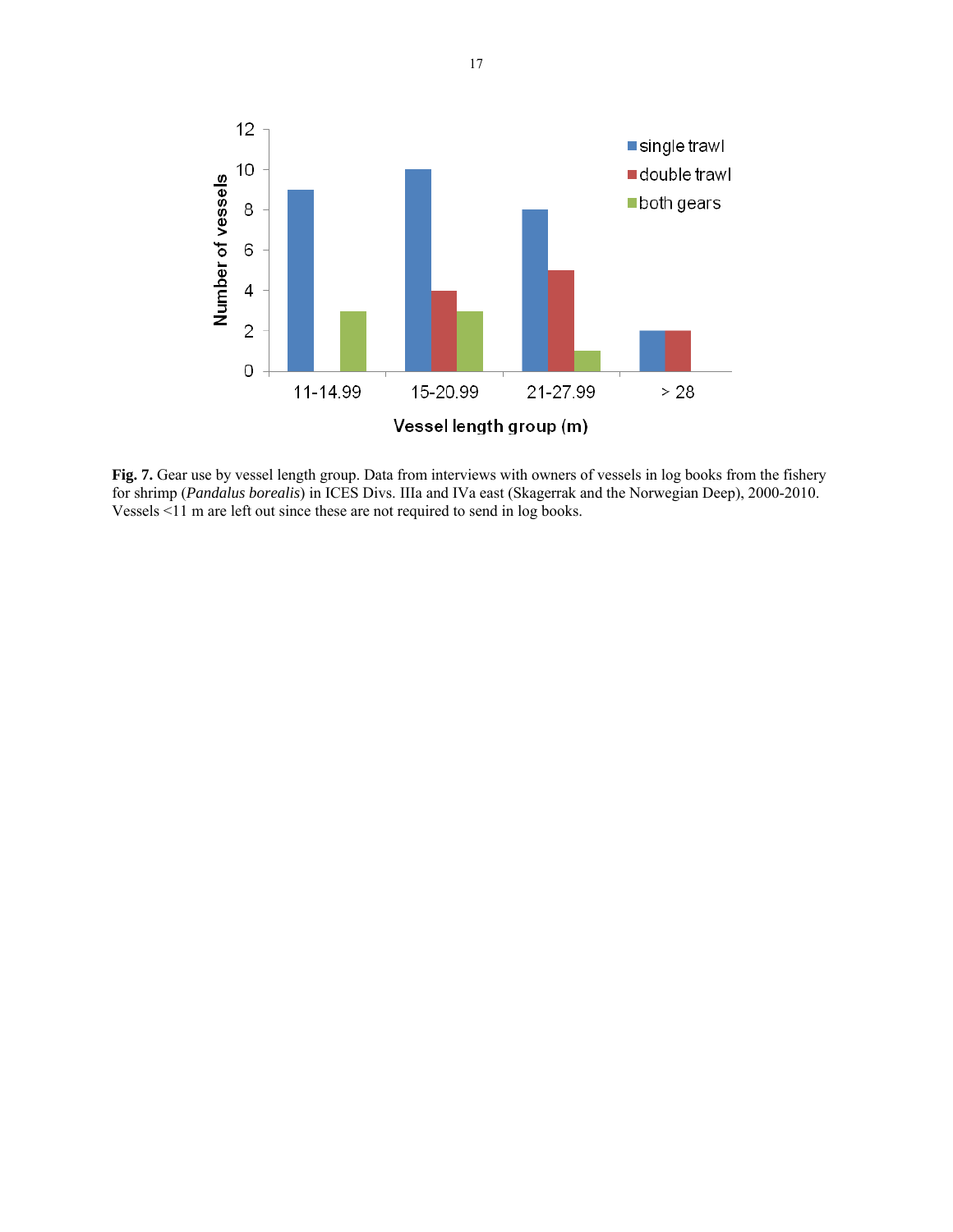

**Fig. 8.** Geographical distribution of recorded effort (trawling hours) by Norwegian shrimp trawls 2007-2010 in Skagerrak and the Norwegian Deep (ICES Divs. IIIa and IVa east), by statistical squares (standard "ICES squares": 0.5º lat. by 1º long.). Fishing by both single and twin trawl is included. Data from the Norwegian Directorate of Fisheries.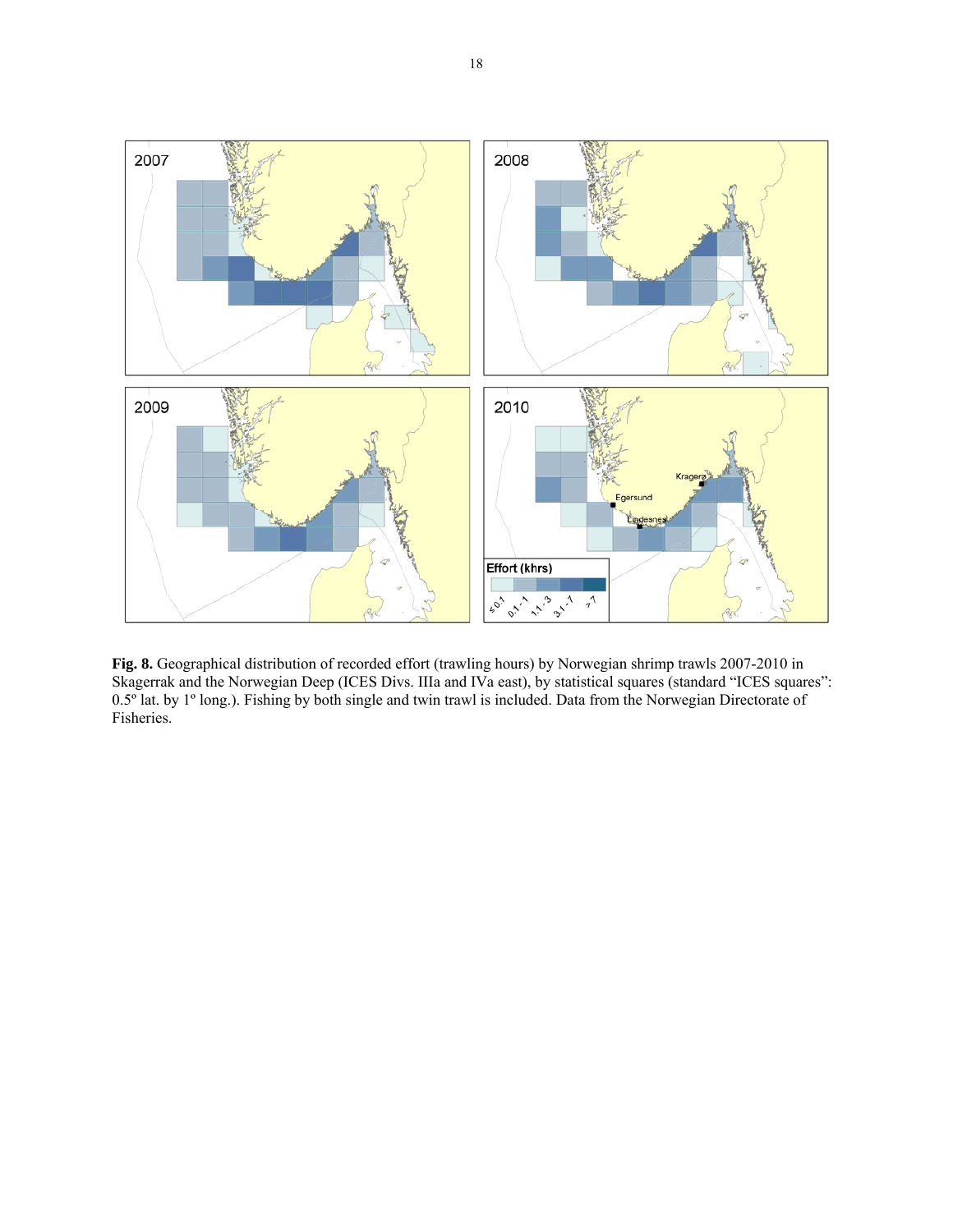

**Fig. 9.** Geographical distribution of landings (t) and recorded effort (trawling hours) by Norwegian shrimp trawls in 2009 and 2010 in Skagerrak and the Norwegian Deep (ICES Divs. IIIa and IVa east), by statistical squares (standard "ICES squares": 0.5° lat. by 1° long.). Fishing by both single and twin trawl is included. Data from the Norwegian Directorate of Fisheries.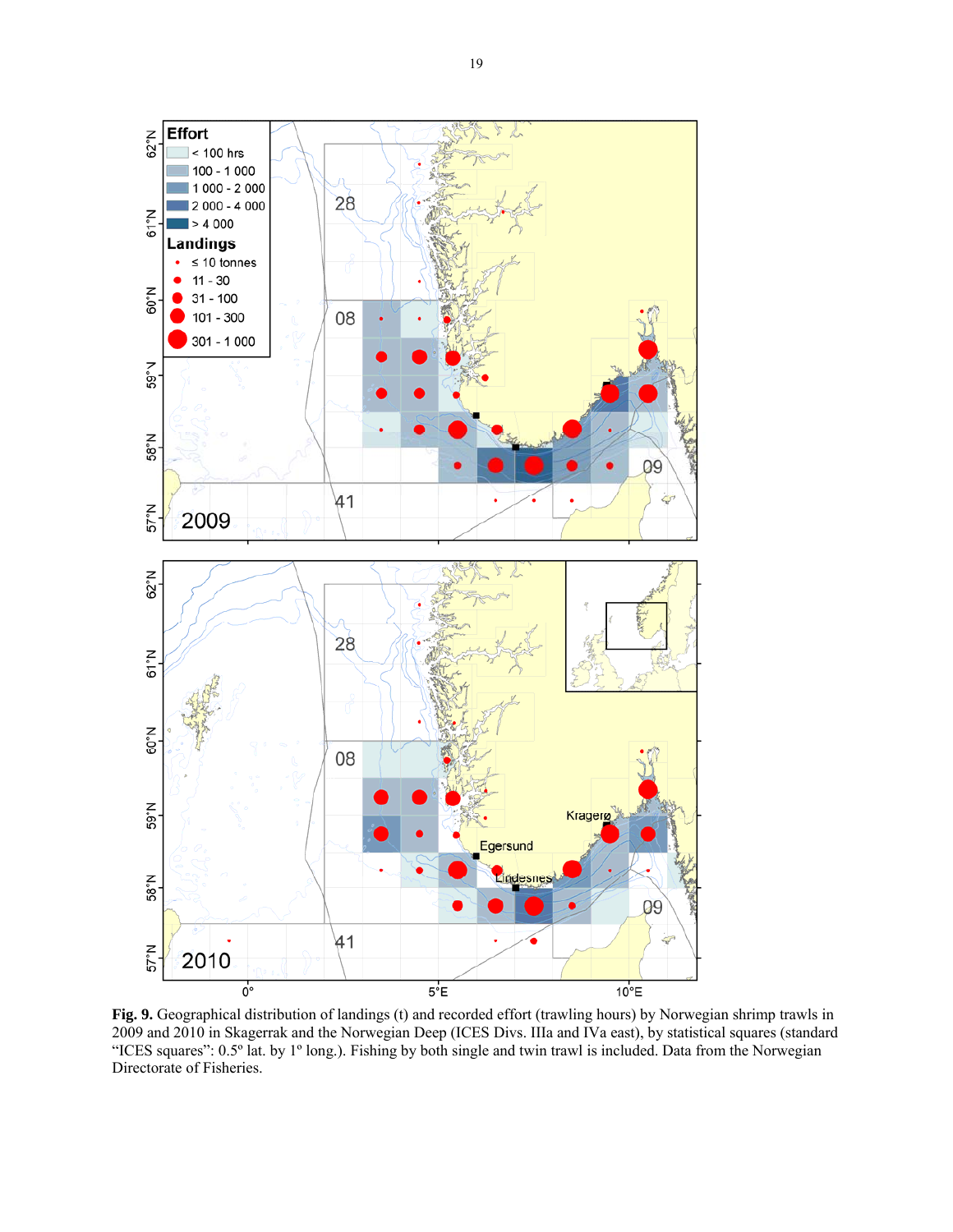

**Fig. 10.** Estimated total effort (trawling hours) by Norwegian shrimp trawlers in 2010 per month and area, Skagerrak and the Norwegian Deep (ICES Divs. IIIa and IVa east). Effort was estimated as official landings (corrected for boiling) divided by LPUE from logbooks. No logbook data from Div. IVa East from October and December.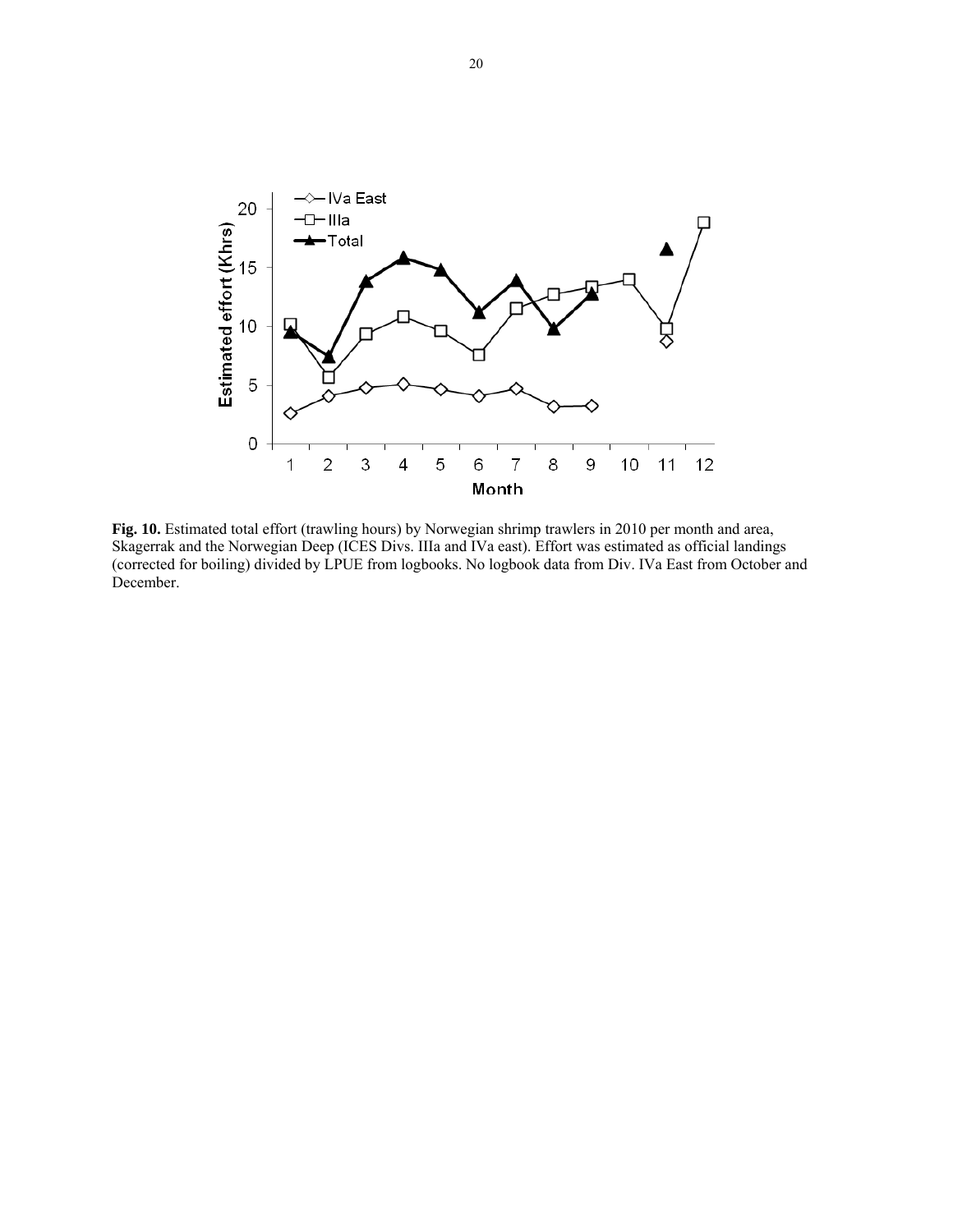

**Fig. 11.** Standardised LPUE-indices (with standard error), and unstandardised LPUE-values (kg/hour) for 2000- 2010 from the Norwegian shrimp (*Pandalus borealis*) fishery in a) both Skagerrak and the Norwegian Deep (ICES Divs. IIIa and IVa east), b) Skagerrak, and c) the Norwegian Deep.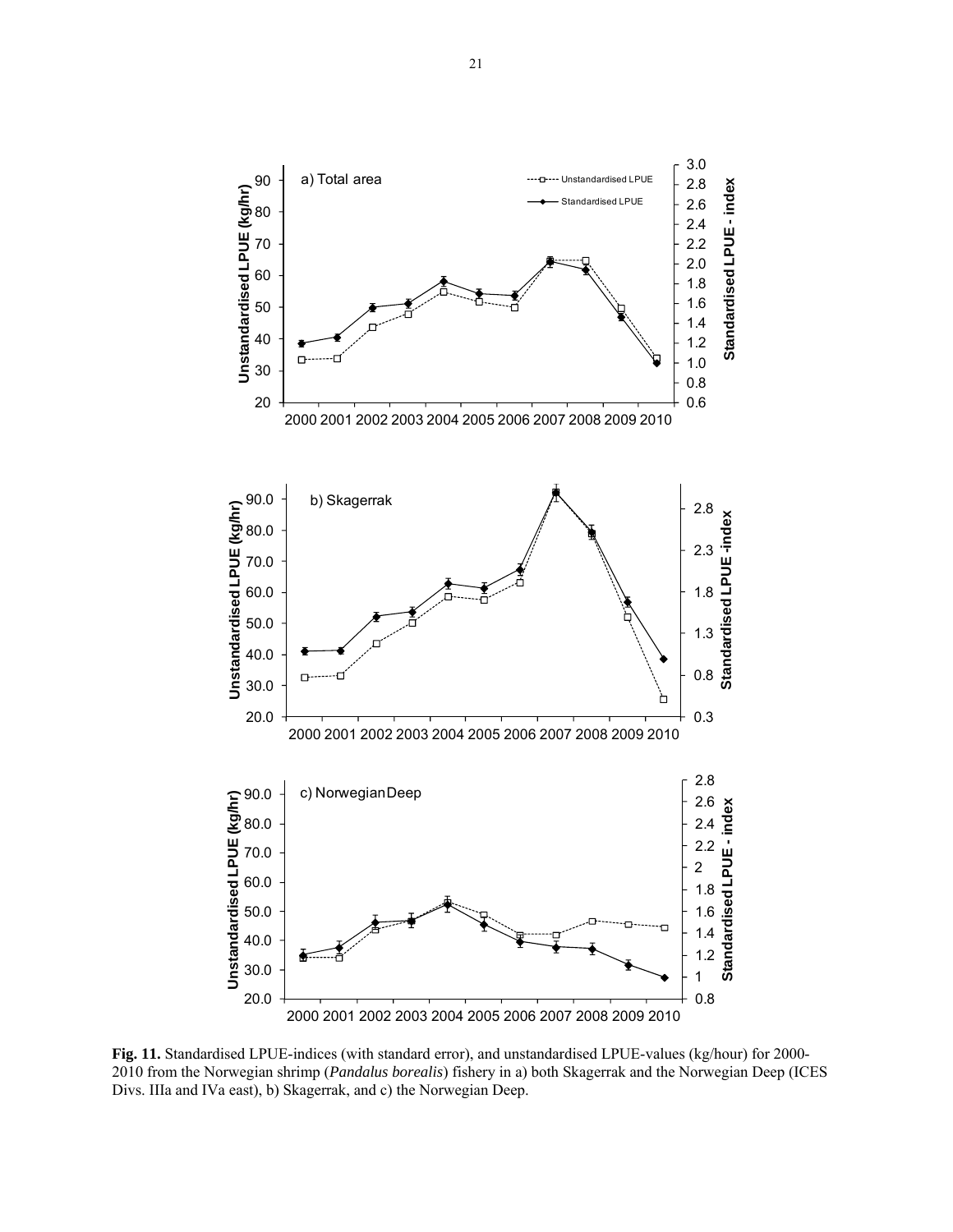

Fig. 12. Positions of all trawl hauls in the logbooks provided by four smaller (10-12 m) shrimp trawlers fishing in Skagerrak (ICES Div. IIIa).



**Fig. 13.** Landings per unit effort calculated from logbook information from four smaller (10-12 m) shrimp trawlers, per month (a), and for the whole year (b), 2007-2011. Data from 2011 are given for January- July.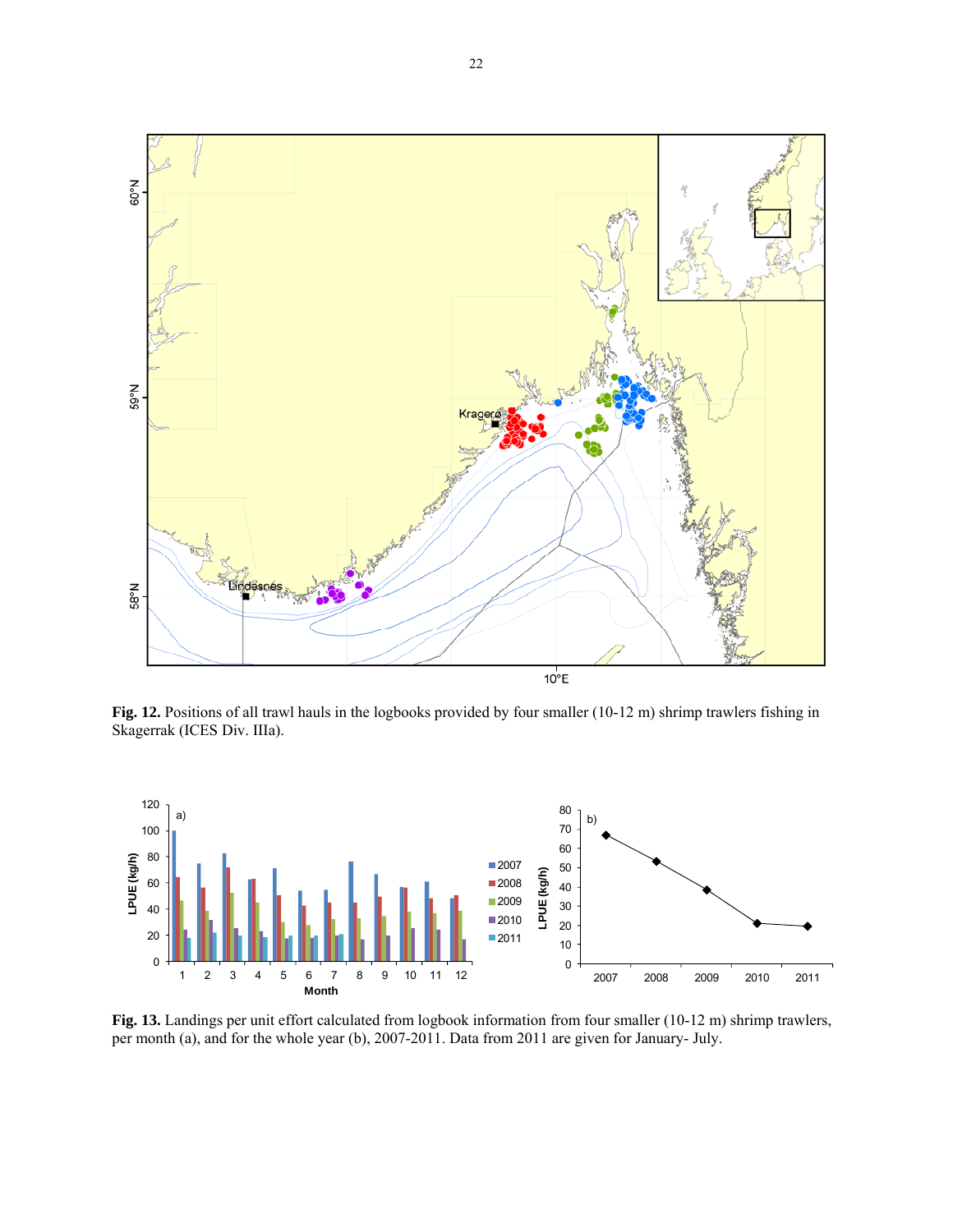

**Fig. 14.** Length frequency distributions from unsorted commercial catches and sorted landings from Skagerrak in 2010 adjusted to each other for CL > 21 mm (left figure), and size distribution of Skagerrak 2010 landings, separated into boiled and raw shrimps, and estimated discards (right figure).



**Fig. 15**. Length frequency distributions from unsorted commercial catches and sorted landings from the Norwegian Deep in 2010 adjusted to each other for CL > 21 mm (left figure), and size distribution of Norwegian Deep 2010 landings, separated into boiled and raw shrimps, and estimated discards (right figure).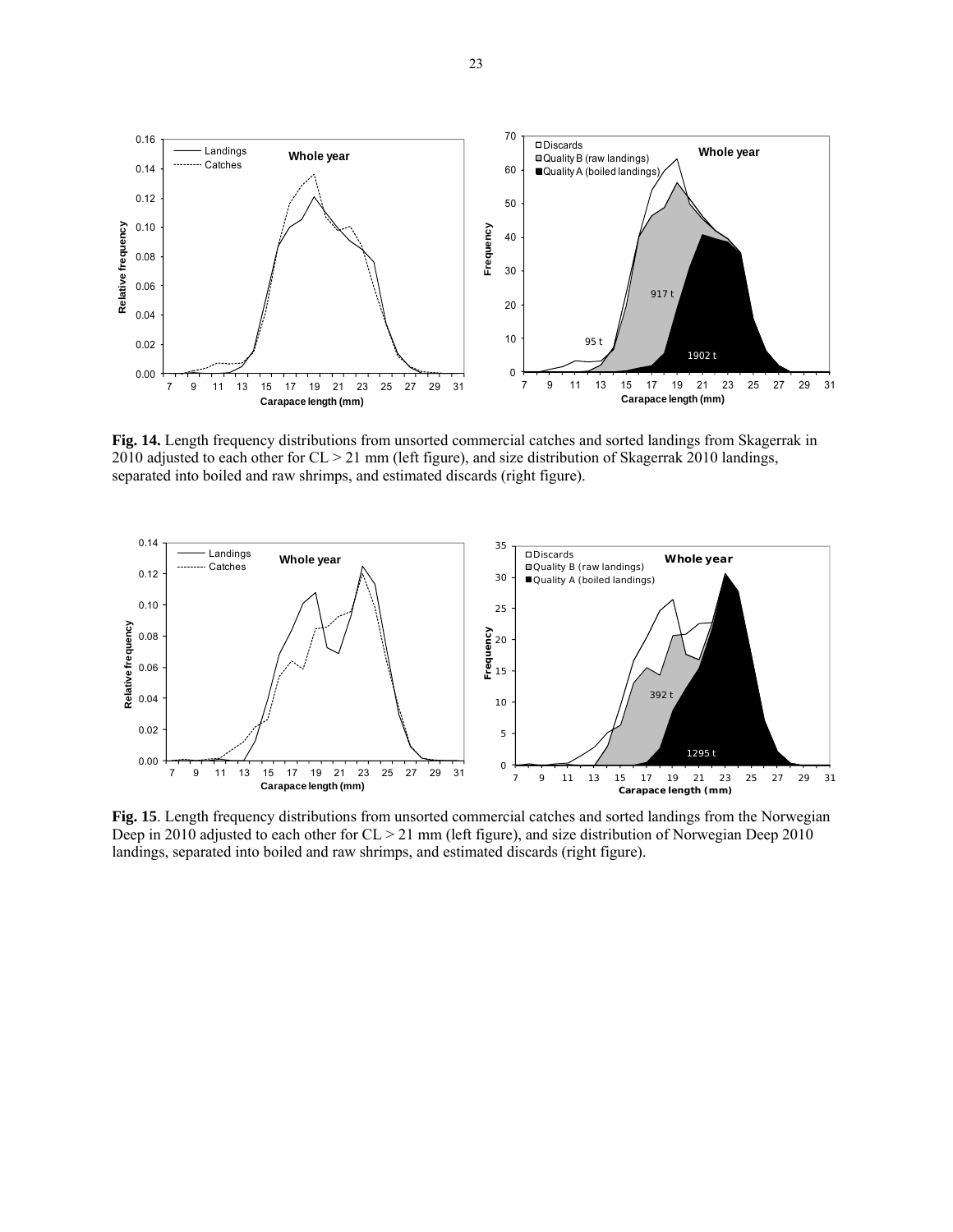

**Fig. 16.** Monthly stage based relative length frequency distributions of shrimp (*Pandalus borealis*) from unsorted commercial catches in 2010 from ICES Divs. IIIa and IVa east (Skagerrak and the Norwegian Deep). Samples were collected by local fishermen and the Norwegian Coast Guard. Stages:  $2 =$  males;  $3 =$  transitional;  $4 =$  ripe gonads, first time spawner;  $5 = \text{berried}$ ;  $6 = \text{breeding dress}$ ;  $7 = \text{resting stage}$ ;  $8 = \text{ripe gonads}$ , second time spawner. Sample sizes are given in the figure.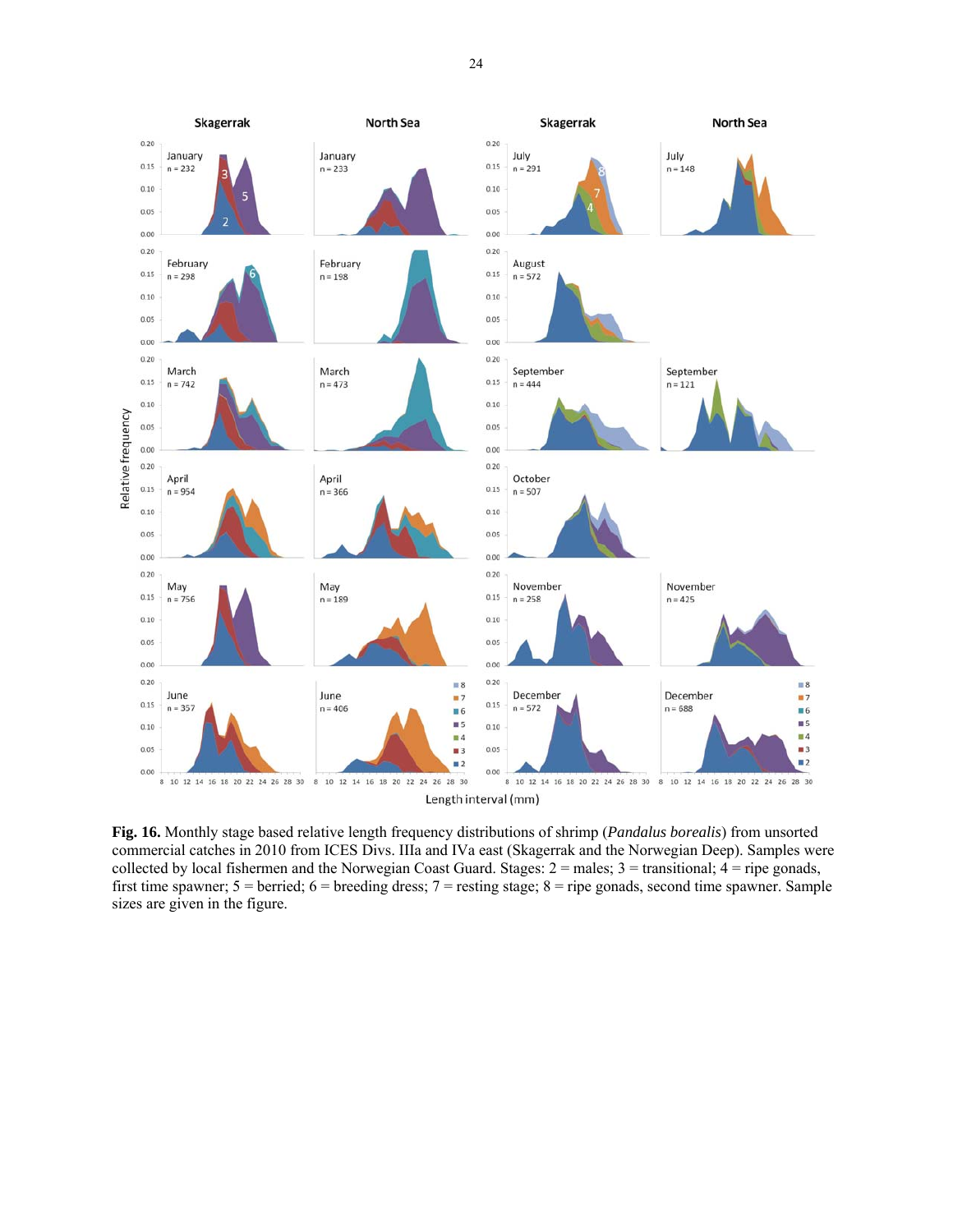

Fig. 17. Length frequency distributions (%) from unsorted commercial catches from Div. IVa east (Norwegian Deep) from 2005 (quarter 1-2, n = 1541, 914), 2006 (quarter 1-4, n = 1503, 1750, 1196, 552), 2007 (quarter 1-4, n = 525, 920, 318, 316), 2008 (quarter 1-4, n = 548, 1507, 1367, 512), 2009 (quarter 1-2, 4, n = 1014, 911, 258), and 2010 (quarter 1-4, n = 904, 961, 269, 1113). Samples were collected by local fishermen.